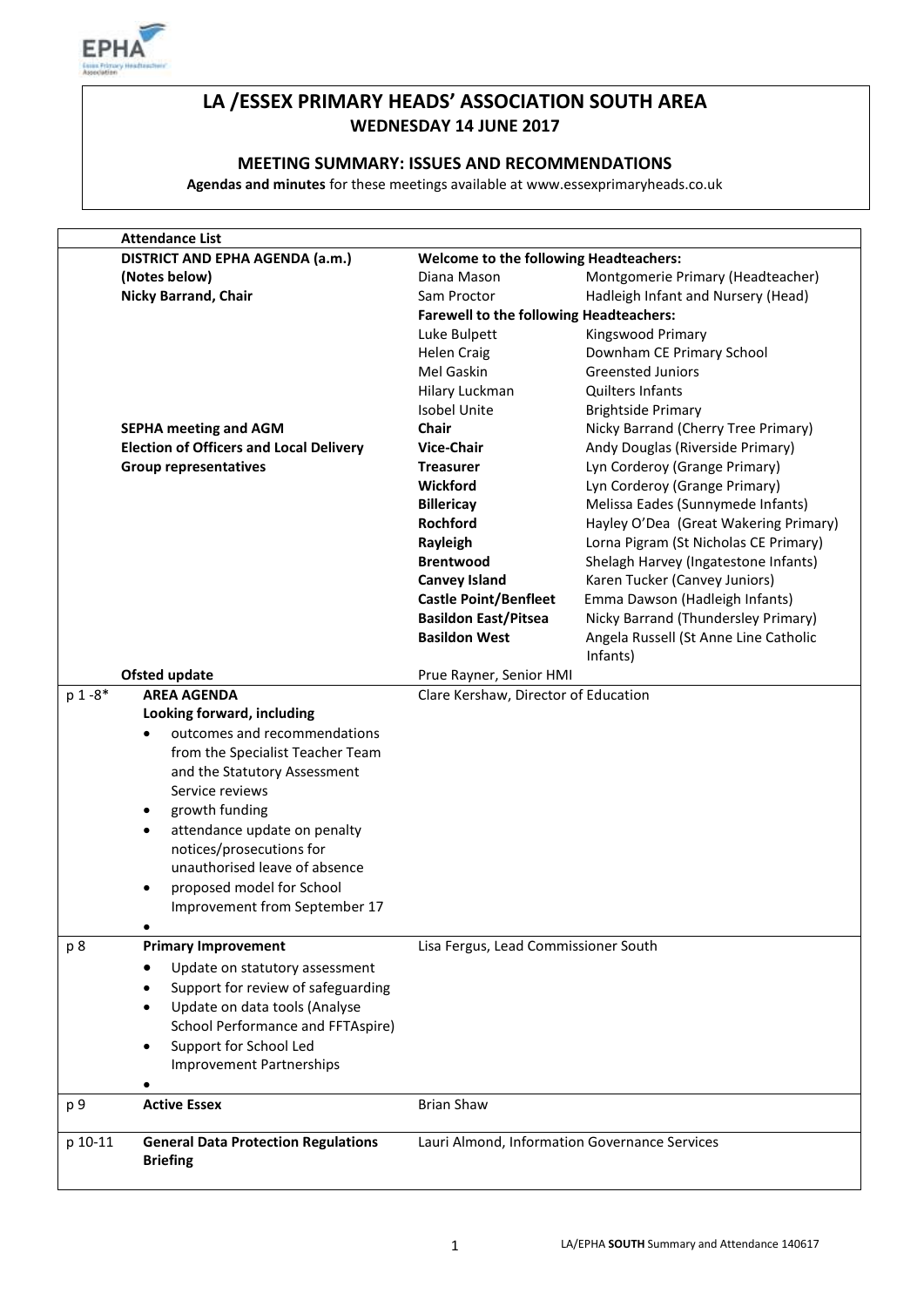

| p 11          | SOUTH meetings with the Local Authority officers 2017/18 -at the<br><b>Key dates</b><br><b>Holiday Inn Basildon</b>   |                                                    |                                                      |
|---------------|-----------------------------------------------------------------------------------------------------------------------|----------------------------------------------------|------------------------------------------------------|
|               |                                                                                                                       | Thursday 9 November 2017                           |                                                      |
|               |                                                                                                                       | Wednesday 21 February 2018                         |                                                      |
|               |                                                                                                                       | Wednesday 13 June 2018                             |                                                      |
|               |                                                                                                                       | <b>Deputy Headteachers' Annual Conference 2017</b> |                                                      |
|               |                                                                                                                       |                                                    | Friday 6 October 2017 Weston Homes Community Stadium |
|               |                                                                                                                       | <b>Headteachers' Annual Conference 2018</b>        |                                                      |
|               |                                                                                                                       | Friday 23 March 2018                               | Stock Brook Country Club, Nr Billericay              |
|               |                                                                                                                       |                                                    |                                                      |
|               | *Page numbers refer to the full minutes (posted on the website) of the Summer term Area meetings with LA Officers and |                                                    |                                                      |
| Headteachers. |                                                                                                                       |                                                    |                                                      |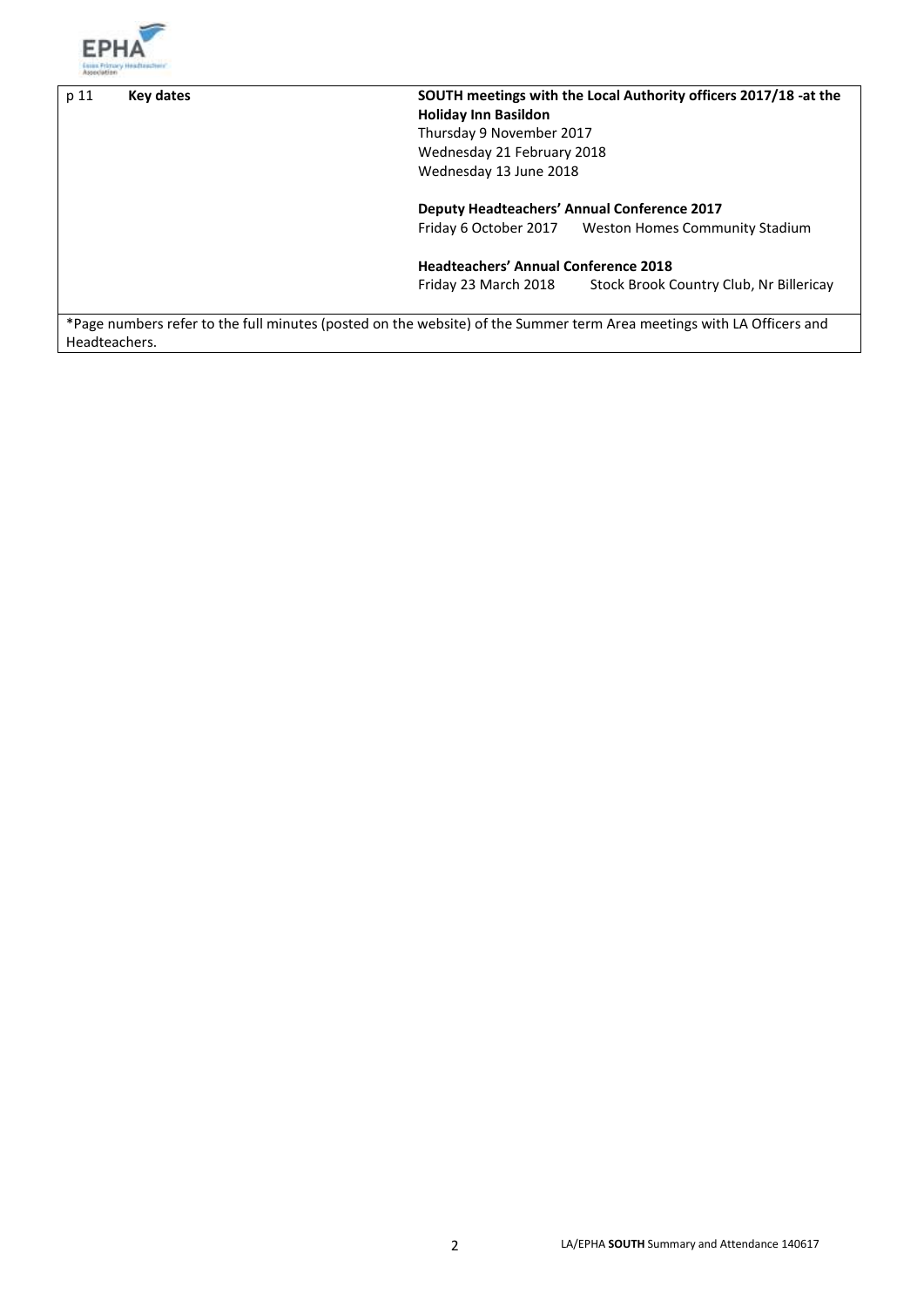

## **LA /ESSEX PRIMARY HEADS' ASSOCIATION SOUTH AREA DISTRICT AND AREA MEETING WEDNESDAY 14 JUNE 2017 ATTENDANCE**

#### **Basildon/Billericay/Wickford** Material Material John Archer Mestwood Academy

**Apologies** Nera Butcher Hogarth Primary Nera Butcher Hogarth Primary Lyn Corderoy Grange Primary Clare Branton Willowbrook Primary Kerry Greary **The Phoenix Primary** Jenni Evans Warley Primary Version of the Phoenix Primary

**LA Officers** Pav Saunders SEC (South) Mel Clapton SEC (South) Brian Shaw **Active Essex** 

Nicky Barrand **Cherry Tree Primary** Nicola Bache Glebe Primary **Cherry Tree Primary** Elizabeth Benjeddi South Green Juniors Emma Dawson Thundersley Primary Sharon Branch Sunnymede Juniors Andy Douglas Riverside Primary Russell Branch Sunnymede Juniors Andy Douglas Luke Bulpett **Kingswood Primary** Richard Green Grove Wood Primary **Richard Green** Jean Clark Ghyllgrove Infants Robin Goodier Holt Farm Infants Tracy Dennis **Ryedene Primary** Melissa Heatherson Hockley Primary Hayley Dyer **Caroline Ireson** Crays Hill Primary **Caroline Ireson** Lubbins Park Primary Tim Eastwell **Lincewood Primary** Helen King Kents Hill Infants Jo Farrow Greensted Infants & Nursery Emma Lane Leigh Beck Infants Courtney Freese The Willows Primary Daniel Lough Maple Grove Primary Courtney Freese Jude Gibbon Ghyllgrove Juniors Peter Malcolm Rayleigh Primary Jenny Haken Millhouse Primary Ann Matthews Canvey Island Infants James Hancock **Eversley Primary** Hannah Nash Kents Hill Juniors Sue Jackson **Lee Chapel Primary** Hayley O'Dea Great Wakering Primary **Hayley O'Dea** Great Wakering Primary Huma Karim **Noak Bridge Primary** Paul Parascandolo **Primary** Paul Parascandolo **Parascandolo** Our Lady of Ransom C Primary Nina Kemp **Nina Kemp** Whitmore Primary Sam Proctor Hadleigh Infants Karen Mackenzie **Mackenzie Montgomerie Primary** Hilltop Infants **Tania Perry Montgomerie Primary** Montgomerie Primary Jenny McCutcheon Fairhouse Primary Louise Putt Bentley St Pauls CE Primary Lucy Mitchell North Crescent Primary Lou Nelson Down Hall Primary Harriet Phelps-Knights Janet Duke Primary Christine Redpath The Robert Drake Primary Cristina Portoles Laindon Park Primary Kath Sansom Wyburns Primary Damian Pye Great Berry Primary Gary Soars Edward Francis Primary Angela Russell St Anne Line Catholic Infants Catherine Stalham Winter Gardens Primary Angela Savill Bardfield Primary Anne Marie Taylor St Katherine's CE Primary CE Anne Marie Taylor St Katherine's CE Primary Sean Tobin **Merrylands Primary Canvey Juniors** Karen Tucker Canvey Juniors Isobel Unite The Brightside Primary **Dave Walton Number 2016** Dave Walton Woodham Ley Primary Alison Waite **Brentwood** Hilltop Juniors **Brentwood** Jane Young Northlands Primary Jackie Avis Doddinghurst Juniors

Nigel Hookway **EPHA Executive Director** Caroline L'Estrange St Thomas of Canterbury Sue Crace **Supersuary CE Primary Ingrid Nicholson** Doddinghurst Infants Jacqui Barber **Rettendon Primary Nina Mackay** Nina Mackay Kelvedon Hatch Primary Andy Lucas **Parkwood Academy** Paula Masters Holly Tree Primary

Clare Kershaw Head of Commissioning Lisa Fergus Lead Strategic Commissioner S Lauri Almond **Information Governance** 

#### **Present Rochford/Rayleigh/Castle Point/Canvey Island**

Andrea Farrant Blackmore Primary In Attendance **In Attendance In Attendance Infants In Attendance Infants Infants Infants Infants Infants** 

Pam Langmead EPHA Professional Officer Bozena Laraway St Helen's Catholic Juniors Patricia Burgess St John Fisher, Loughton | Dean Moran St Thomas of Canterbury CE Juniors Simon Harbrow SEAT SEAT SEAT Nutt O'Grady West Horndon Primary

Note: If your attendance or apologies have not been noted please contact the EPHA Professional Officer at [pam@langmead.me.uk](mailto:pam@langmead.me.uk) for amendment.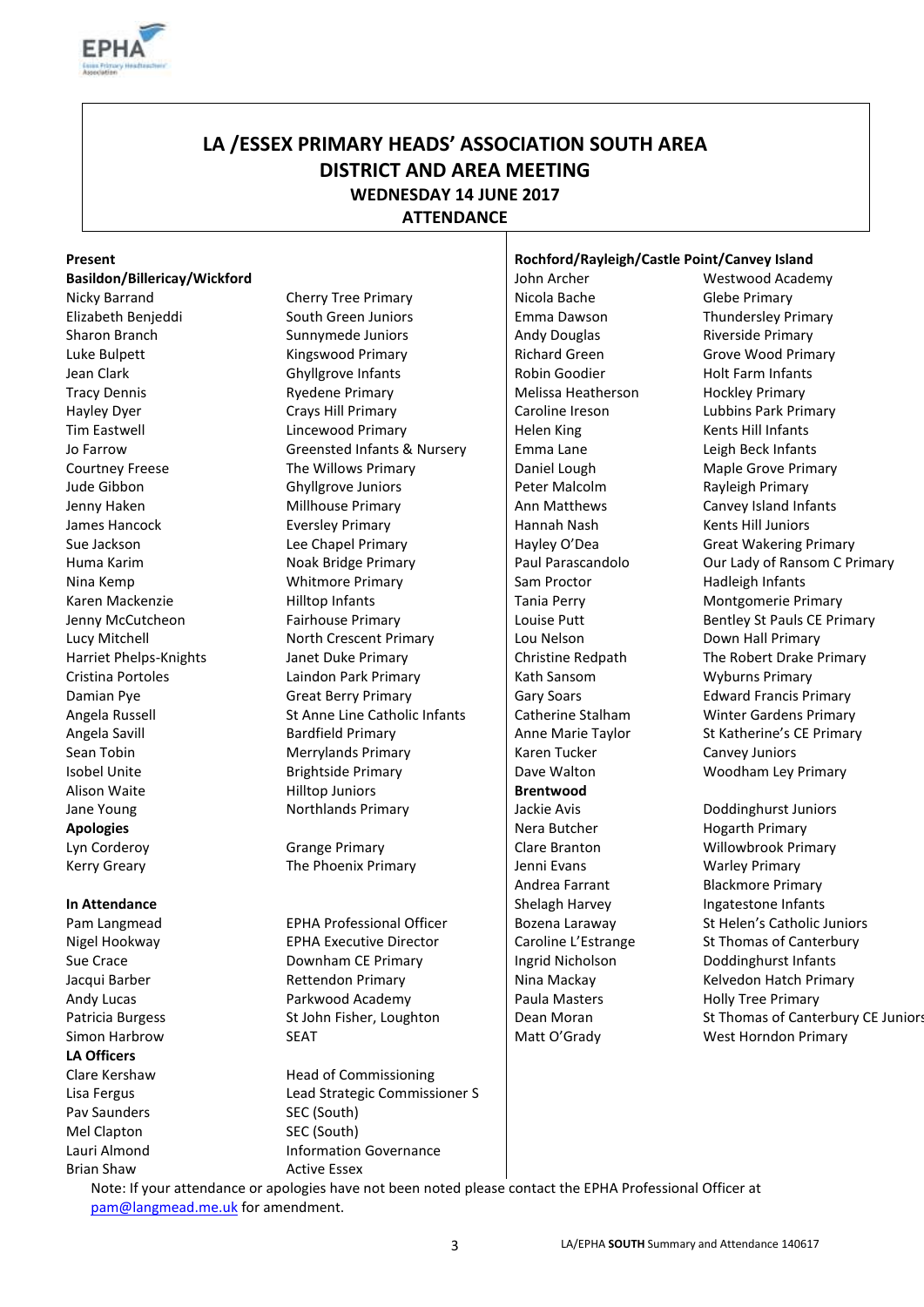

### **SOUTH EPHA AREA MEETING MINUTES 14 June 2017**

#### **1. Nicky Barrand, the South Area Chair welcomed headteachers to the meeting.**

#### **Welcome to the following Headteachers:**

Diana Mason Montgomerie Primary (Headteacher) Sam Proctor **Hadleigh Infant and Nursery (Head)** 

#### **Farewell to the following Headteachers:**

| Luke Bulpett   | Kingswood Primary         |
|----------------|---------------------------|
| Helen Craig    | Downham CE Primary School |
| Mel Gaskin     | <b>Greensted Juniors</b>  |
| Hilary Luckman | <b>Quilters Infants</b>   |
| Isobel Unite   | <b>Brightside Primary</b> |

#### **2. SOUTH EPHA ANNUAL GENERAL MEETING**

#### **a) CHAIR'S REPORT**

Nicky Barrand, Chair of South EPHA, gave the following report.

Welcome to the Summer 2017 meeting. I've borrowed heavily from Nick, Chair of North East, and Pam for this report. "What a year!" Never has education been such a changeable feast or under so much financial pressure.

Retention of good staff and headteachers has been very difficult and looks set to continue to be so. The demands made of us to solve the problems of society seem set to continue but without the right tools or materials or funding in the right place at the right time.

#### *What did 16/17 hold?*

- An increasingly fragmented education landscape;
- White and green papers that never really happened;
- The departure of Michael Wilshaw and the arrival of Amanda Spielman a much quieter Ofsted lead – and they even stuck to their promise not to change the framework;
- increased accountability and responsibility for headteachers, too often not directly associated with teaching and learning;
- A shrinking local authority which continues to restructure to reflect its reduced funding;
- Shrinking budgets and the difficult decisions that come with less funding;
- Consultations that may or may not come to anything
- The National Funding Formula, primary assessment, forced academisation, grammar schools;
- The loss of our RSC to an academy chain;
- Safeguarding and Prevent;
- A general election!

#### **What is to come?**

The coming year is again an uncertain place.

Could it be:

- Grammars and National Funding Formula unlikely but never say never
- Academies
- More coasting schools
- A new Education White Paper
- Assessment: the loss of Key Stage 1 SATs
- The introduction of a new national baseline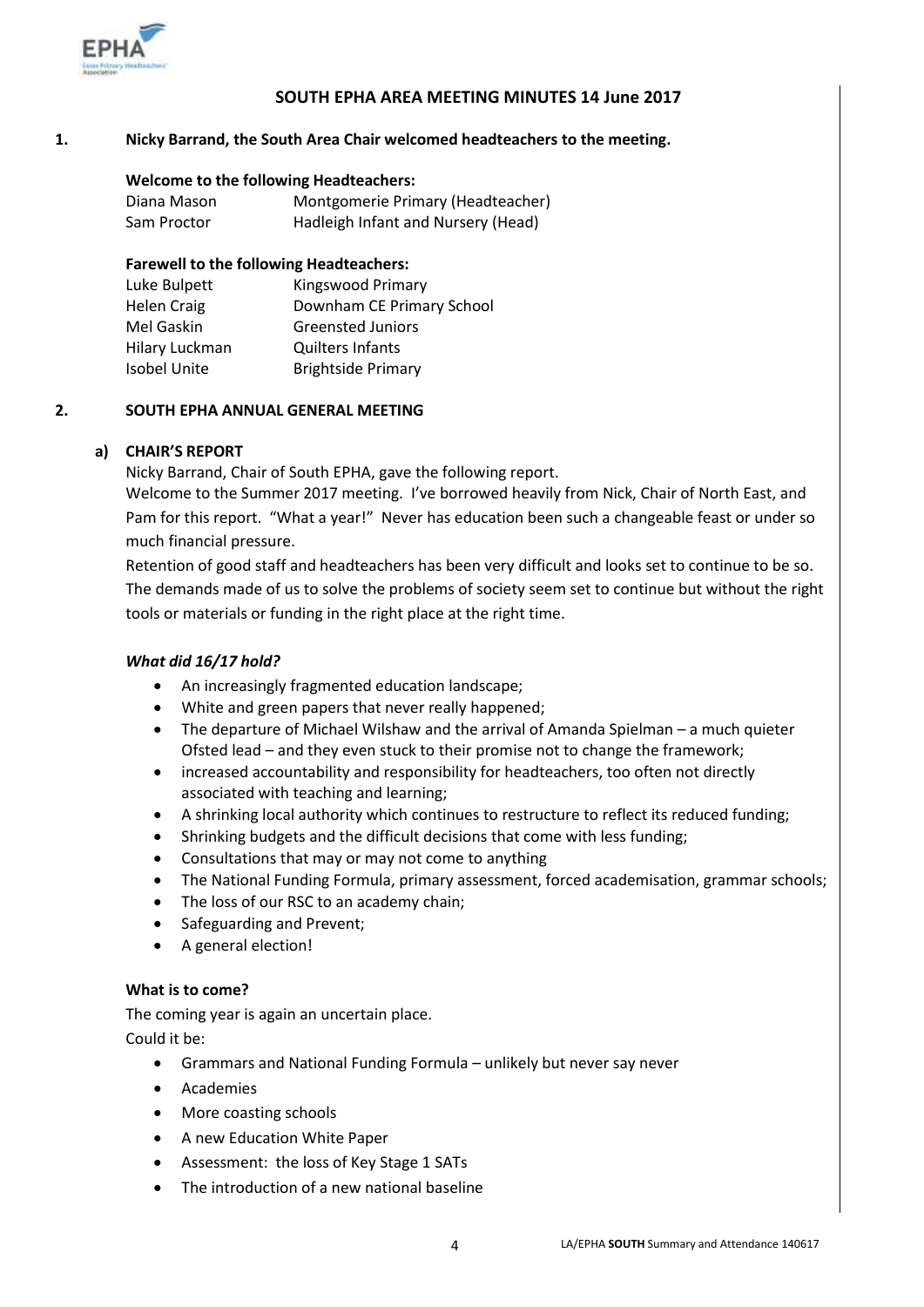

- Best fit or not
- The dreaded GDPR
- A maths specialist in every school
- Training every teacher to be a mental health worker!

And our response to all of this? We will use our vision/moral compass, good judgement and skill and a little bit of luck to continue to work the miracles that we do on a daily basis. We will parent the parents, be their relationship counsellor, referee, therapist, social worker, child minder, policeman, solicitor and everything else that they need – we will do this for the children.

We will continue to nurture our unique children and do it to the very best of our abilities in spite of the uncertainties that have been created around education.

The local authority will continue to develop their partnership working with schools and school to school support in this changing climate. I'm sure you have all read Clare's letter of 22<sup>nd</sup> May and the proposed model for the LA school improvement team 17/18 and heard her comments this morning.

EPHA will continue to work on your behalf, bringing you together to solve issues, allowing your voice to be heard, as in the recent contribution to the Primary Assessment report to the House of Commons Education Committee, providing you with a shoulder to cry on and a place to share a laugh or two. No other county has such a strong group of heads and it is through our collaborative working that we have strength.

EPHA has gone from strength to strength and is, I think, supporting primary, infant and junior headteachers more than ever. The EPHA "offer" now includes termly briefings for groups of heads (in addition to these termly meetings), the helpful website, two brilliant conferences each year and free training events such as the RAISEonline training and the Coaching for the Soul sessions and the ASP training in the Autumn, as well as continued support from Pam and Nigel. These are very welcome in a world where all support seems to come with a hefty price tag. Thank you to them both for the work that they do to support EPHA and keep the association running so smoothly.

I cannot think of any other job in this country that covers the level of responsibility that we have coupled with the enormous emotional demands and ground level working that we undertake. Your resilience, stamina, sense of humour and general care of your staff and pupils is unmatched in any other profession. Nick's take on this "this is a bloody hard job and you have the right to be tired all of the time"! He also mentioned something about copious amounts of Prosecco or tipple of choice.

We have a huge responsibility this year - again. We have to work together as one to challenge the new government, to challenge the status quo, to ask how the changes benefit children – because we really are the ones with the answer to that question. Too many times this year we have allowed the establishment to 'do to us', rather than take control, and this is something we must have the courage and conviction to change.

We can't run and we can't hide but we can certainly tell and tell it with truth, honesty and conviction.

Thank you all for your support this year, and we hope that EPHA continues to play a distinct role in the multitude of collaborations and information streams you have available. Keep talking to us to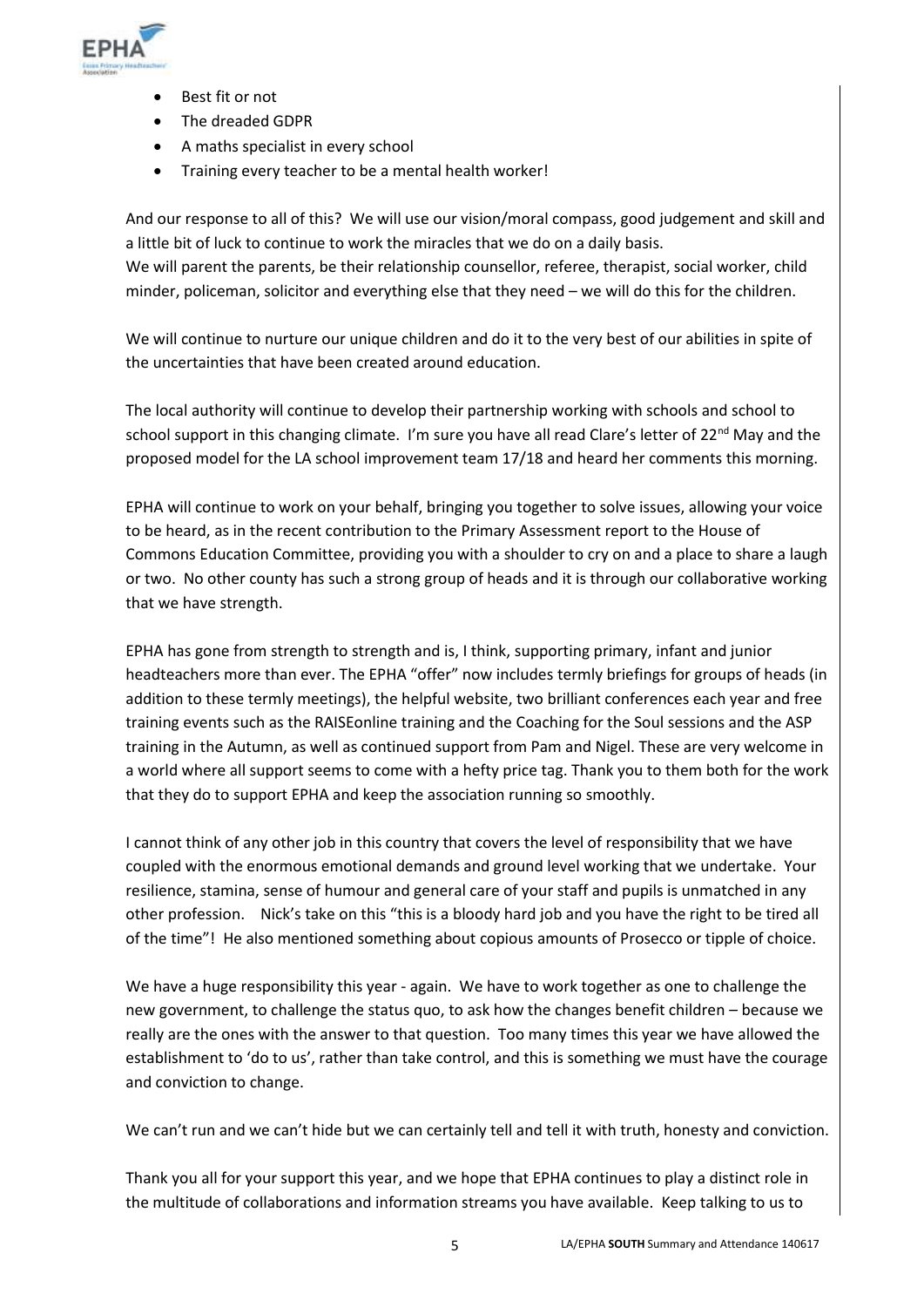

make sure EPHA plays the role you want it to in the coming, no doubt eventful, year. Have a brilliant summer break – when it gets here!

### **b) ELECTION OF OFFICERS AND LOCAL DELIVERY GROUP REPRESENTATIVES**

| <b>Chair</b>                 | Nicky Barrand (Cherry Tree Primary)            |
|------------------------------|------------------------------------------------|
| <b>Vice-Chair</b>            | Andy Douglas (Riverside Primary)               |
| <b>Treasurer</b>             | Lyn Corderoy (Grange Primary)                  |
| <b>Wickford</b>              | Lyn Corderoy (Grange Primary)                  |
| <b>Billericay</b>            | Melissa Eades (Sunnymede Infants)              |
| <b>Rochford</b>              | Hayley O'Dea (Great Wakering Primary)          |
| Rayleigh                     | Lorna Pigram (St Nicholas CE Primary)          |
| <b>Brentwood</b>             | Shelagh Harvey (Ingatestone Infants)           |
| <b>Canvey Island</b>         | Karen Tucker (Canvey Juniors)                  |
| <b>Castle Point/Benfleet</b> | Emma Dawson (Hadleigh Infants)                 |
| <b>Basildon East/Pitsea</b>  | Nicky Barrand (Thundersley Primary)            |
| <b>Basildon West</b>         | Angela Russell (St Anne Line Catholic Infants) |

The officers and Local Delivery Group representatives were thanked for the hard work that they do on behalf of headteachers in the South Area and for agreeing to continue in their roles or taking on new positions.

**c) The Summer term EPHA newsletter**, including dates for the 2017/18 school year, was circulated to headteachers at the meeting -these can also be found on the Newsletter page of the EPHA website [www.essexprimaryheads.co.uk.](http://www.essexprimaryheads.co.uk/)

### **d) EPHA Annual Subscription**

As agreed at the summer term meetings in 2015, funding for EPHA will no longer be through subscription, but will be top-sliced from the Delegated Schools Grant. Area meetings will continue to be "free" to all primary headteachers, as will the website, headteacher briefings and advice and support from the Professional Officer and Executive Director.

#### **e) Conferences**

Headteachers were reminded that the Deputy Headteachers' conference will be held on Friday 6 October 2017 at the Weston Homes Community Stadium (key note speakers Andrew Hall and Sir John Jones) and next year's annual Headteachers' conference will be held on Friday 23 March 2018 at Stock Brook Country Club.

The programme and booking form for the Deputy Conference will be posted to schools at the end of June.

#### **f) Recruitment and retention survey**

Headteachers were asked to complete a survey about current recruitment and retention in their schools, and also their engagement and the impact of the strategies introduced by the Recruitment and Retnetin Task and Finish Group.

The outcomes of the survey have been collated and will be included as an appendix to these minutes.

#### **g) Future structure for area meetings**

The EPHA Executive is considering changing the structure of area meetings, to reduce them to half days, with or without lunch. (The latter option would save a significant amount of funding). This is because the afternoon sessions are often poorly attended, despite booking a number of presenters. It is increasingly the case that many headteachers find it difficult to be out of their school for a whole day.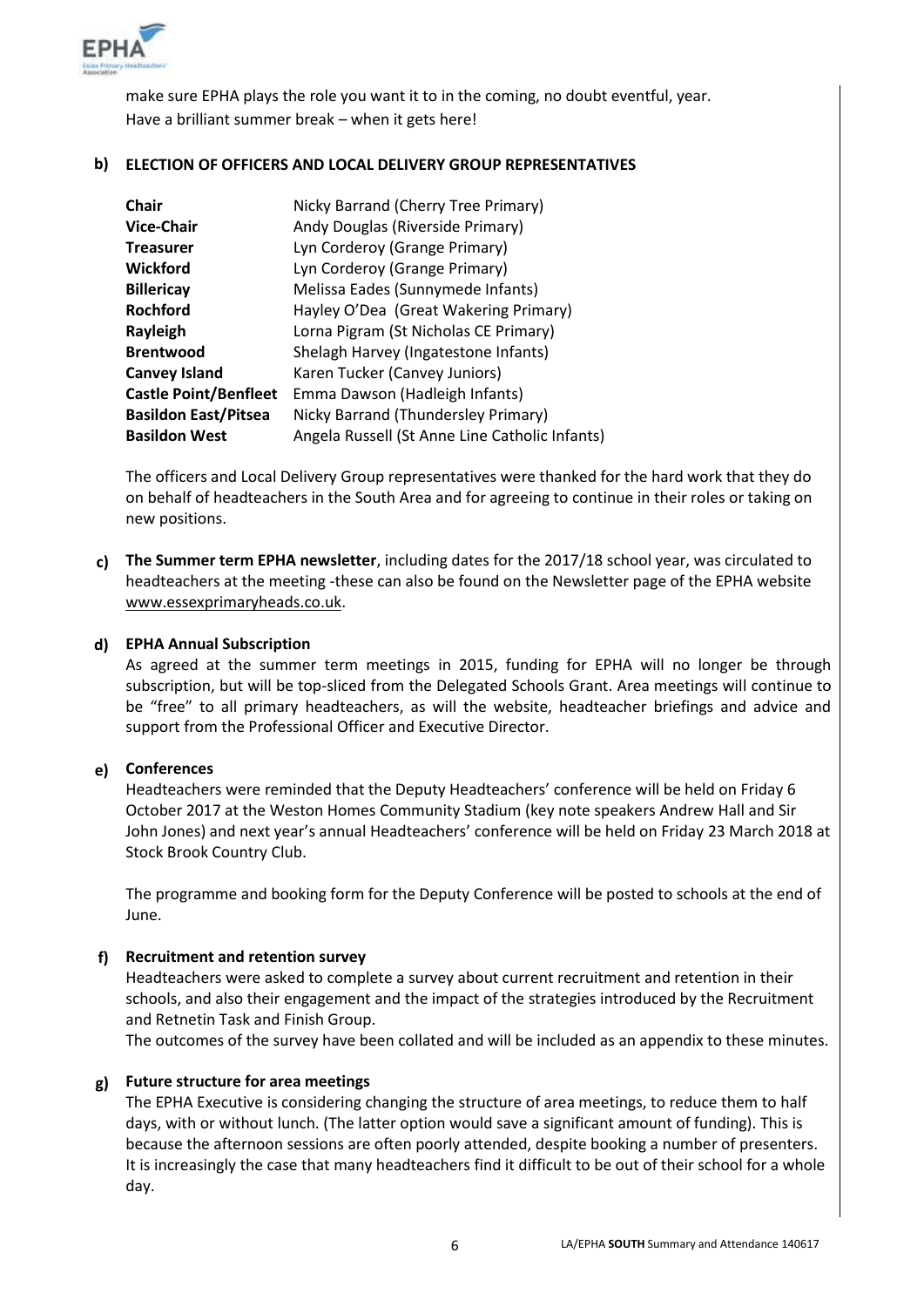

South heads were asked for their opinion.

- There was unanimous agreement that the meetings should be half a day.
- A small number (but a minority) of heads wanted to have lunch provided.

#### **3. OFSTED UPDATE**

Prue Rayner was appointed HMI in 2013. She has extensive experience of teaching across the primary phases and has held a range of senior leadership positions in schools including headship. Prior to joining Ofsted she worked as a senior adviser in a large local authority and has experience of leadership and improvement work in schools.

#### **The full presentation can be found on the EPHA website**

**<https://essexprimaryheads.co.uk/meetings/termly-area/south/>**

#### **Short inspections**

- Manage expectations.
- Key lines of enquiry triangulating information.
- Inspectors check:
- **•** whether leaders have a sound grasp of relative strengths and weaknesses in their school
- if there's a credible plan to address the areas for concern and maintain the strengths
- if the safeguarding is effective and the culture is sufficiently aspirational.

#### **The curriculum – inspectors will check whether:**

- the design, implementation and evaluation of the curriculum, ensuring breadth and balance and **its impact** on pupils' outcomes and their personal development, behaviour and welfare
- how well the school supports the formal curriculum with extra-curricular opportunities for pupils to extend their knowledge and understanding and to improve their skills in a range of artistic, creative and sporting activities.
- how well the school prepares pupils positively for life in modern Britain . . .
	- $\blacksquare$  Who evaluates the quality of your curriculum on what basis?
		- How do you ensure/know it is relevant for your pupils?

#### **Governance** – key issues that have been found in inspections

- Pupil premium strategy knowledge of governors has generally not been strong enough
- Checking safeguarding for example, governors have signed off the SCR without checking it for themselves
- Understanding of teaching and learning knowing the real strengths and weaknesses of teaching, how and why resources are allocated
- Quality of evaluation indicators of impact/links to development planning
- Follow up challenge
- Review their own impact

#### **A significant focus - disadvantage**

Unknown children, destined for disadvantage Schools, settings and childminders should:

- ensure that key information, including early assessments is shared promptly at points of transition so that the needs of the most disadvantaged children are known quickly
- review their use of the EY pupil premium to ensure that support is focused on improving the areas of development that will help a child catch up

Ofsted should:

 ensure that the impact of additional funding on children's health, learning and development is reported clearly and consistently, including the impact of funding for eligible Nursery and Reception children in schools.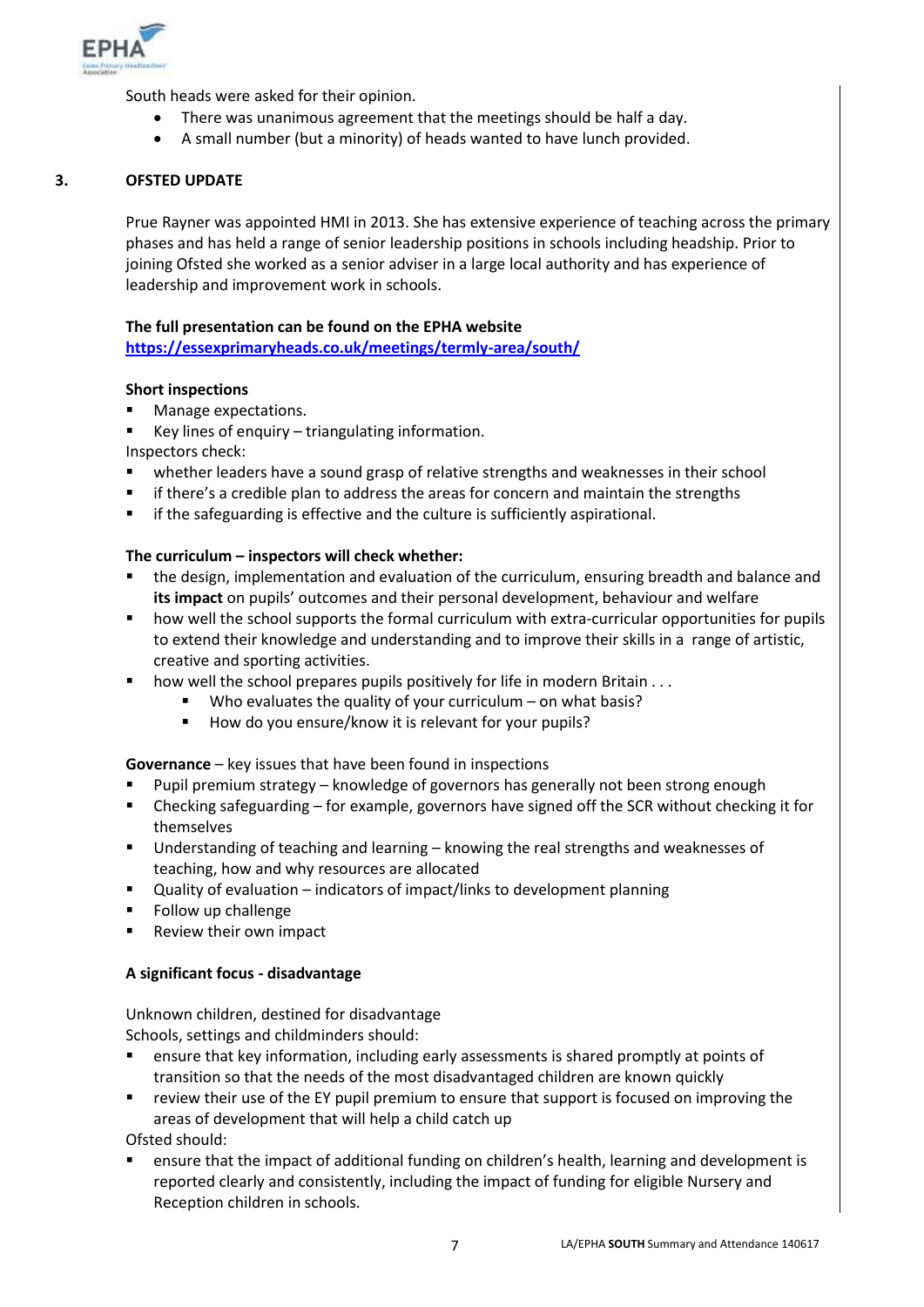

#### **Disadvantage – Key Stage 1**

| <b>Reading expected standard</b> | <b>National</b> | <b>East of England</b> | <b>Essex</b> |
|----------------------------------|-----------------|------------------------|--------------|
| <b>Disadvantaged</b>             | 60              | 59                     | 62           |
| All other pupils                 | 77              | 77                     | 79           |

#### **Disadvantage – Key Stage 2**

| <b>Reading, writing and</b><br>mathematics | <b>National</b> | <b>East of England</b> | <b>Essex</b> |
|--------------------------------------------|-----------------|------------------------|--------------|
| <b>Disadvantaged</b>                       | 39              | 36                     | 38           |
| All other pupils                           | 61              | 59                     | 62           |

Dips in KS2 - Essex does look better than other LAs in the region BUT the dip below a national aggregate is greatest at KS2.

Third highest at all other pupils in the region, second equal for disadvantaged pupils. only three of the 11 local authorities in the East of England perform above the national level. Hertfordshire (58%), Essex (55%) and Southend-on-Sea (55%) were the strongest performing authorities in the region for pupils reaching the new, more demanding, expected standard While 95% of secondary pupils in Essex and Southend on Sea attend a good or outstanding school, only 71% in Suffolk do so.

### **DfE Pupil Premium Strategy**

For the current academic year, you must include:

- your school's pupil premium grant allocation amount
- **a summary of the main barriers to educational achievement faced by eligible pupils at the school**
- **how you'll spend the pupil premium to address those barriers and the reasons for that approach**
- **how you'll measure the impact of the pupil premium**
- the date of the next review of the school's pupil premium strategy

For the previous academic year, you must include:

- how you spent the pupil premium allocation
- the impact of the expenditure on eligible and other pupils

#### **Key questions**

- What are the characteristics of disadvantaged pupils in your school?
- What are the barriers caused by these characteristics?

| <b>Pupil</b> | <b>Where</b><br>now? | <b>Where</b><br>next? | <b>Barriers</b><br>to where<br>next? | What<br>does the<br>pupil<br>need to<br>do? | What<br>does the<br>teacher<br>need to<br>do? | <b>Wider</b><br>influences<br>who else? | <b>Leaders</b> | School/<br>wider<br>service<br><b>implications</b> |
|--------------|----------------------|-----------------------|--------------------------------------|---------------------------------------------|-----------------------------------------------|-----------------------------------------|----------------|----------------------------------------------------|
|              |                      |                       |                                      |                                             |                                               |                                         |                |                                                    |

#### **National Audit Office 2015**

47% schools use the PP to support pupils with special educational needs – risk that it replaces,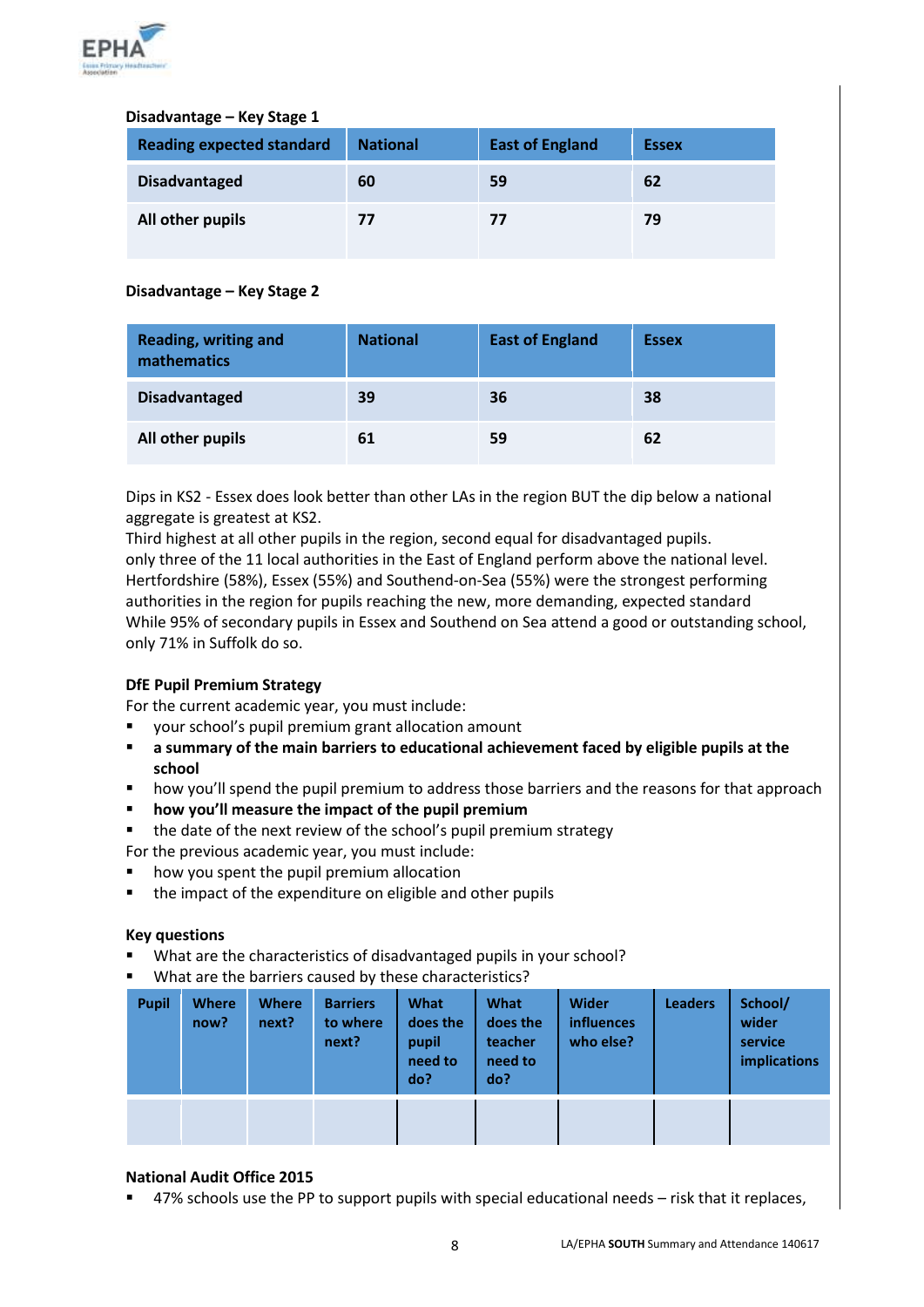

rather than supplements separate SEND funding.

- 32% schools do not provide additional support to disadvantaged pupils who are 'able' (likely to meet minimum attainment targets).
- 77% schools use PP for activities that are designed to support all pupils rather than just those who are disadvantaged.
- 54% leaders in deprived areas stated attracting good teachers is a barrier to improving pupils' performance, 33% in more affluent areas. 4% used higher salaries to attract better teachers.
- 64% school leaders use the Education Endowment Foundation teaching and learning toolkit.
- Approximately one third of schools fully complied with reporting requirements in 2015.
- 78% school leaders target more than the allocated funding to support disadvantaged pupils, 5% less than they receive.
- 72% schools use one-to-one tuition effective where done well
- 63% schools for improving feedback between teachers and pupils
- 71% employ extra teaching assistants
- 91% leaders see parental involvement as a barrier, 57% have interventions in place

#### **Successful schools:**

- promote an ethos of attainment for all pupils, rather than stereotyping disadvantaged pupils as a group with less potential to succeed
- have an individualised approach to addressing barriers to learning and emotional support, at an early stage, rather than providing access to generic support and focusing on pupils nearing their end-of-key-stage assessments
- focus on high quality teaching first rather than on bolt-on strategies and activities outside school hours
- focus on outcomes for individual pupils rather than on providing strategies.
- deploy the best staff to support disadvantaged pupils; develop skills and roles of teachers and TAs rather than using additional staff who do not know the pupils well
- **nake decisions based on data and respond to evidence, using frequent, rather than one-off** assessment and decision points
- have clear, responsive leadership: setting ever higher aspirations and devolving responsibility for raising attainment to all staff, rather than accepting low aspirations and variable performance.

More successful schools saw raising the attainment of disadvantaged pupils as part of their commitment to help all pupils achieve their full potential. They prioritised quality teaching for all, seeing attendance, behaviour and emotional support as necessary but not sufficient for academic success. They made every effort to understand every pupil as an individual and tailored their programmes accordingly. They linked teaching and learning interventions to classroom work, monitored attainment and intervened quickly to address learning needs. They ensured TAs had the necessary training and expertise to deliver interventions, provide feedback and monitor progress. Senior leaders in less successful schools identified a number of barriers to success. Some had low expectations for what it was possible for these pupils to achieve. They felt it would be impractical to develop individual plans to meet pupils' learning needs. Leaders in schools with fewer disadvantaged pupils pointed out that they had less funding and could therefore not afford to introduce more expensive changes, and some leaders felt constrained by the need to demonstrate they had spent the funding exclusively on eligible pupils.

#### **Aspirations**

- Some caution is required when considering aspirations. There is very little evidence available to suggest that interventions designed to raise aspirations are likely to be effective in narrowing educational attainment gaps.
- The problem is not necessarily one of low aspirations but of the absence of opportunities and conditions for the aspirations of students from low income families to be realised.
- The implication for teachers (and parents) is that they have a role in ensuring that young people know not only the 'what' of their aspirations but also the 'how' for getting there.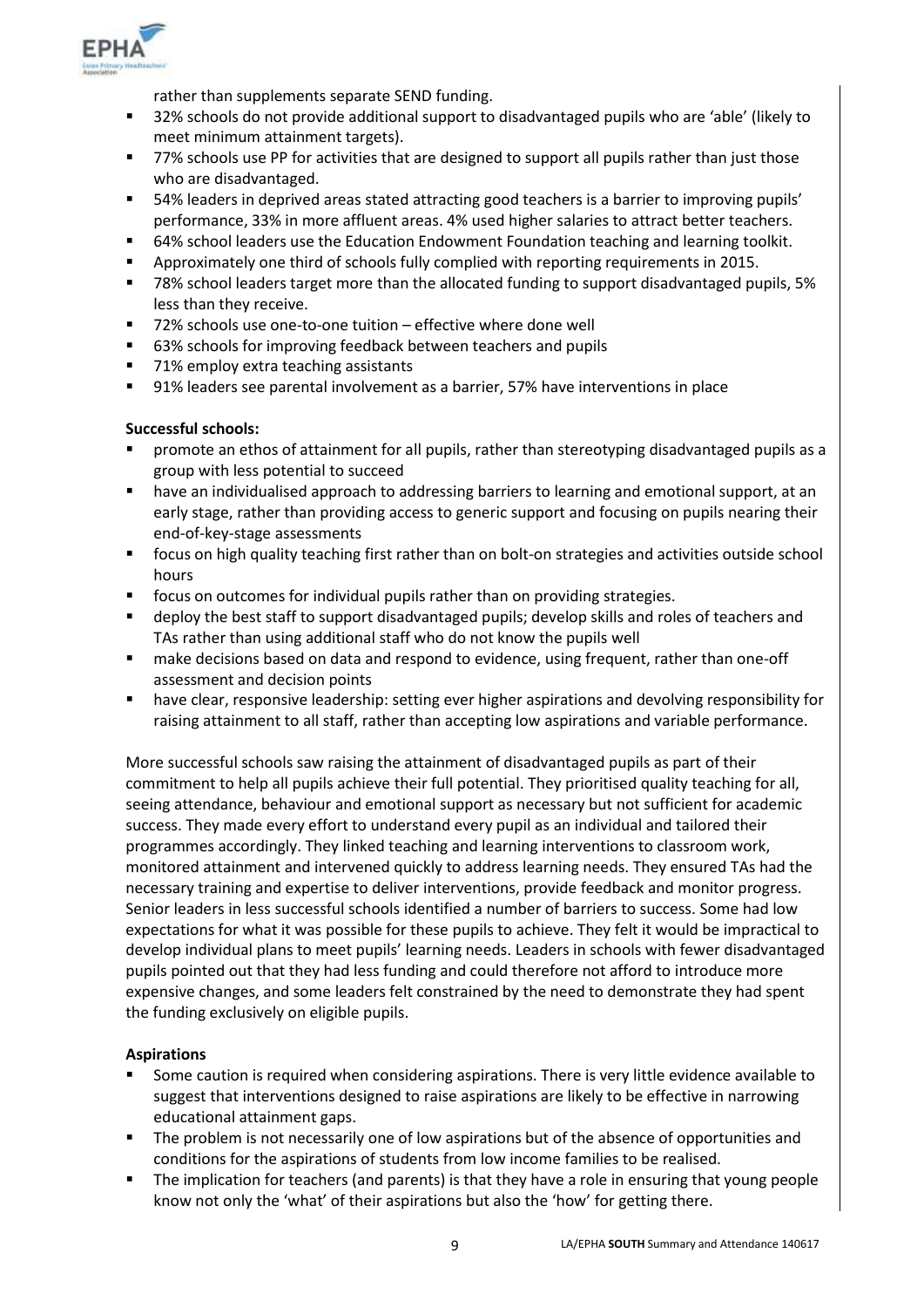

 Careers guidance and support has an important role to shape this. There is a need to connect long-term goals with the decisions and actions taken by young people in the immediate future, to increase awareness of the importance of examinations to progression and the importance of study behaviours in determining exam performance.

Information drawn from: Funding for disadvantaged pupils. National Audit Office HC90 Session 2015-16 30 June 2015 The Pupil Premium – next steps Sutton Trust and Education Endowment Foundation July 2015 Supporting the attainment of disadvantaged pupils: articulating success and good practice. DfE research report November 2015 The Sutton Trust/Education Endowment Foundation (EEF) Teaching and Learning Toolkit.

#### **Ofsted on the web and social media**

[www.gov.uk/ofsted](http://www.gov.uk/ofsted) [http://reports.ofsted.gov.uk](http://reports.ofsted.gov.uk/) [www.linkedin.com/company/ofsted](http://www.linkedin.com/company/ofsted) [www.youtube.com/ofstednews](http://www.youtube.com/ofstednews) [www.slideshare.net/ofstednews](http://www.slideshare.net/ofstednews) [www.twitter.com/ofstednews](http://www.twitter.com/ofstednews)

#### **4. FUTURE DATES**

**SOUTH meetings with the Local Authority officers 2017/18 -at the Holiday Inn Basildon** Thursday 9 November 2017 Wednesday 21 February 2018 Wednesday 13 June 2018

#### **Deputy Headteachers' Annual Conference 2017**

Friday 6 October 2017 Weston Homes Community Stadium

#### **Headteachers' Annual Conference 2018**

Friday 23 March 2018 Stock Brook Country Club, Nr Billericay

#### **ASP/Inspection dashboard training**

| $9.30$ am $-11.30$ am | <b>Great Hallingbury Manor</b>   |
|-----------------------|----------------------------------|
| 1.30 pm $-$ 3.30 am   | Weston Homes Stadium, Colchester |
| 5.00 pm $- 7.00$ am   | Weston Homes Stadium, Colchester |
| $9.30$ am $-11.30$ am | Holiday Inn, Basildon            |
| 1.30 pm $-$ 3.30 am   | Lion Inn, Boreham                |
|                       |                                  |

Please let Pam Langmead know if you would like a place.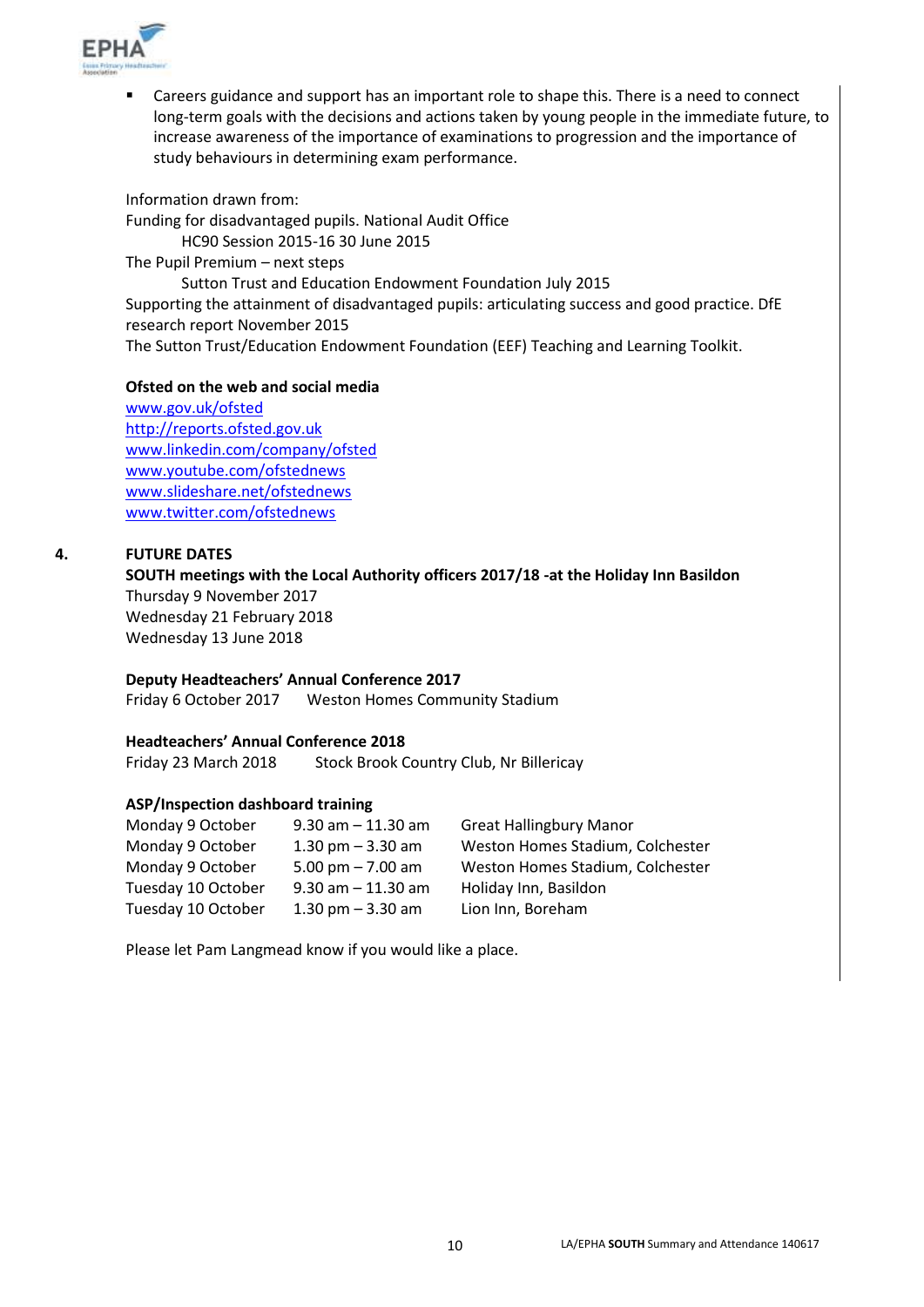

# **Appendix 1 – Recruitment and Retention questionnaire – June 2017**

| Number of responses - total number from primary, infant and junior schools |            |      |     |  |
|----------------------------------------------------------------------------|------------|------|-----|--|
| South                                                                      | North East | West | Mid |  |
| 33                                                                         | 17         |      | 25  |  |

|              | Number of teachers leaving in July $-$ and reason                                                                                            |
|--------------|----------------------------------------------------------------------------------------------------------------------------------------------|
| South        | $2 - 1$ going to private sector/1 education to part-time<br>$\bullet$                                                                        |
|              | 2 - 1 leaving profession (pre-capability)/1 moving to another school offering more                                                           |
|              | money                                                                                                                                        |
|              | 6 class teachers - out of 9!!! 2 contracts not renewed as not good enough, 1<br>$\bullet$                                                    |
|              | relocation, 2 time to move on, 1 returning to old school (not very clear reason).                                                            |
|              | $2 - 1$ retirement/1 relocation<br>٠                                                                                                         |
|              | 4 - 2 on long term supply, contract ending/1 moving out of Essex/ 1 moving into<br>$\bullet$                                                 |
|              | secondary education                                                                                                                          |
|              | 1.5 teacher vacancies<br>٠                                                                                                                   |
|              | 1 – greater opportunities in a large (5 form entry) school<br>$\bullet$                                                                      |
|              | 1 – promotion to SEN adviser in Essex<br>$\bullet$                                                                                           |
|              | $2 - 1$ retiring/1 moving out of area<br>٠                                                                                                   |
|              | 3 - co-head leaving education/Deputy - headship appointment/NQT 1 year<br>٠                                                                  |
|              | contract and capability issues                                                                                                               |
|              | $2 - 1$ moving to China to teach/1 moving into private sector<br>٠<br>4 - 1 unknown reason, 1 moving to Devon, 2 moving to different schools |
|              | ٠<br>1 - leaving profession, ill health<br>٠                                                                                                 |
|              | $3 - 2$ to go travelling/1 wants to work in a special school<br>٠                                                                            |
|              | 1 moving out of Essex<br>$\bullet$                                                                                                           |
|              | 3-1 promoted to headship/1 promoted to DHT/1 moving to special school<br>٠                                                                   |
|              | 6 - 2 relocating (Billericay and Colchester)/1 moving to private school/1 leaving<br>٠                                                       |
|              | profession to have more time for family/1 leaving teaching to be a new parent/1                                                              |
|              | moving to Southend school to be nearer home.                                                                                                 |
|              | $5 - 1$ leaving/4 maternities<br>٠                                                                                                           |
|              | 3 maternities<br>٠                                                                                                                           |
|              | $2 - 1$ relocating to Midlands/1 maternity<br>$\bullet$                                                                                      |
|              | 3 teachers left in Feb, March and May - capability. 1 part-time teaching leaving in<br>$\bullet$                                             |
|              | July to gain KS1 experience.                                                                                                                 |
| <b>North</b> | 0 (several schools)<br>$\bullet$                                                                                                             |
| East         | 4 - 1 retirement, 1 early retirement, 1 career change, 1 promotion<br>$\bullet$                                                              |
|              | 5 - 2 NQTs moving, 1 teacher leaving profession, 2 teachers moving to different                                                              |
|              | county - using a supply teacher in Year 1<br>5 - EYFS retiring, Yr 2 OTT relocating to London, Yr 3 OTT relocating to London, Yr4            |
|              | moving to Oman, Yr5 supply teacher wanting less responsibility, moving to Europe.                                                            |
|              | 3 (2 are SLT) 1 promotion/1 stress/1 abroad<br>$\bullet$                                                                                     |
|              | $4 - 3$ moving to other schools/1 returning to higher education<br>٠                                                                         |
|              | 2 teachers going on maternity leave - I only have 4 in total!                                                                                |
|              | $6 - 1$ capability/1 to be closer to home with new baby/1 promotion/1 maternity                                                              |
|              | leave/2 retiring                                                                                                                             |
|              | 2-1 to work part-time/performance/1 on long term supply from a supply agency.                                                                |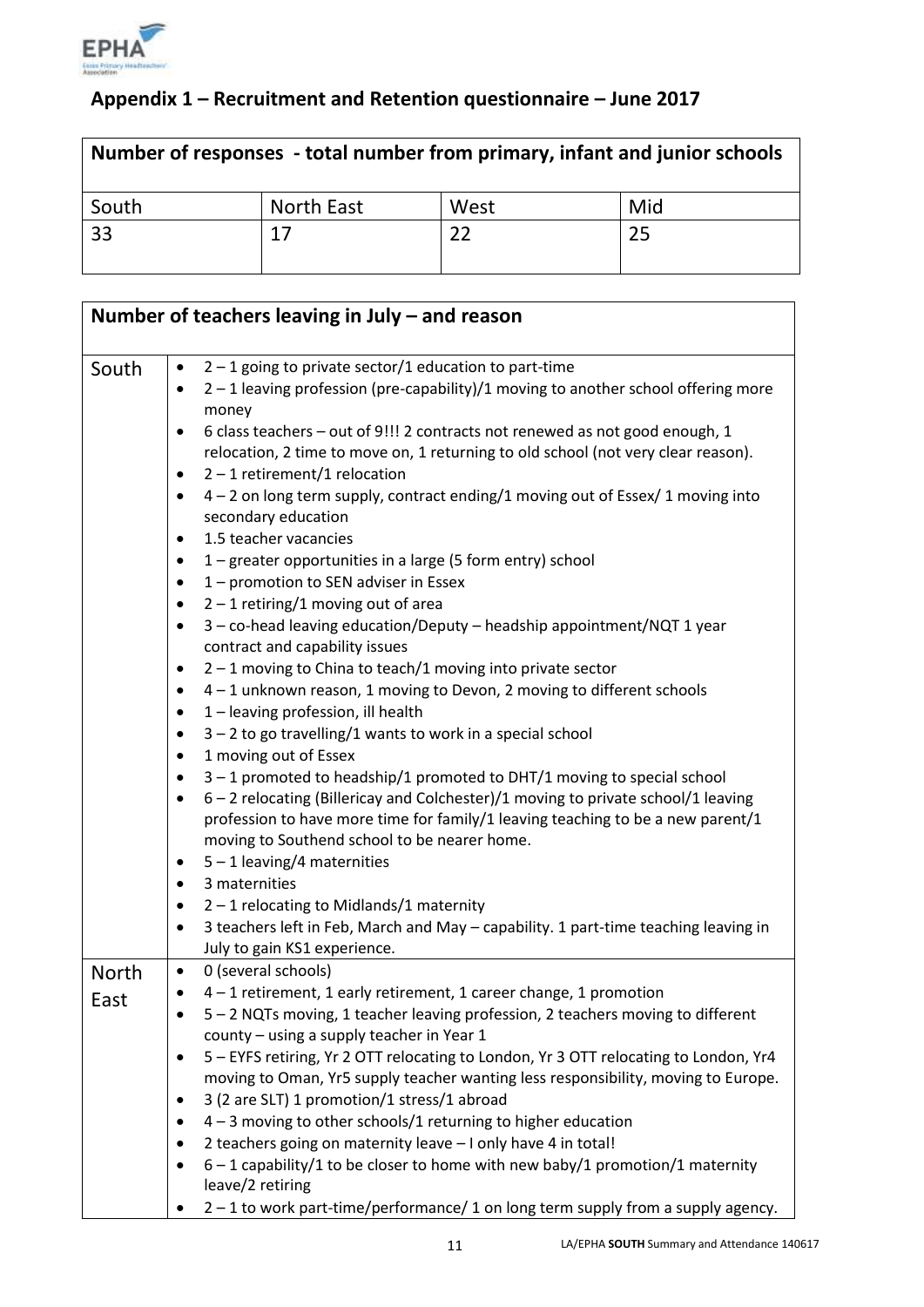

|      | $\bullet$              | 3.5 - 2 moving because of partner's job/1 retirement/.5 to a different school                                                                                                                                                                                                                                                                                                                        |
|------|------------------------|------------------------------------------------------------------------------------------------------------------------------------------------------------------------------------------------------------------------------------------------------------------------------------------------------------------------------------------------------------------------------------------------------|
|      | ٠                      | 1 retirement - (DHT)                                                                                                                                                                                                                                                                                                                                                                                 |
|      | ٠                      | 5 - 2 NQTs relocating/3 maternity leave                                                                                                                                                                                                                                                                                                                                                              |
| West | $\bullet$              | $4 + 2$ maternity                                                                                                                                                                                                                                                                                                                                                                                    |
|      | $\bullet$              | 6 in total Year 5 teacher<br>Moving to work in an Independent School in Hong Kong<br>Promotion - relocation out of area -housing costs etc<br>Year 3 teacher<br>Moving to work in a school closer to home<br>Year 2 teacher<br>Year 4 teacher<br>Workload - wants to achieve better work/life balance<br>$AHT -$<br>Maternity<br>SEND Co - Maternity                                                 |
|      | ٠                      | 3 - two for a career break and one relocating to Lancashire                                                                                                                                                                                                                                                                                                                                          |
|      | $\bullet$              | 1 - moving on, bigger school, more opportunity, different LA                                                                                                                                                                                                                                                                                                                                         |
|      | $\bullet$              | 1 full time - moving to private sector, 1 part time - no reason given                                                                                                                                                                                                                                                                                                                                |
|      | $\bullet$              | Senior teacher poached by another school.                                                                                                                                                                                                                                                                                                                                                            |
|      | $\bullet$              | 4 - 0.4 music teacher resigned; 0.4 leaving for family reasons; 2 agency staff not<br>using again                                                                                                                                                                                                                                                                                                    |
|      | $\bullet$              | $1$ – not renewing contract                                                                                                                                                                                                                                                                                                                                                                          |
|      | $\bullet$              | $4 - 3$ retiring, 1 promotion                                                                                                                                                                                                                                                                                                                                                                        |
|      | $\bullet$              | 1 - maternity - 6 in the last 5 years, the school has a great number of part time<br>staff to manage.                                                                                                                                                                                                                                                                                                |
|      | $\bullet$              | 2 teachers – one moving near home, the other moving to work for a LA (not Essex).                                                                                                                                                                                                                                                                                                                    |
|      | $\bullet$              | $2 - 1$ taking a sabbatical year, 1 relocation.                                                                                                                                                                                                                                                                                                                                                      |
|      | $\bullet$              | 2 - 1 moving to private sector, 1 going to work as a supply teacher because of<br>worklife balance.                                                                                                                                                                                                                                                                                                  |
|      | $\bullet$              | 1 - Taking a year out - travel                                                                                                                                                                                                                                                                                                                                                                       |
|      | $\bullet$              | 1 - promotion to Deputy in neighbouring school.                                                                                                                                                                                                                                                                                                                                                      |
|      | $\bullet$              | 2 maternity covers                                                                                                                                                                                                                                                                                                                                                                                   |
|      | $\bullet$              | $2 - 1$ maternity, 1 promotion.                                                                                                                                                                                                                                                                                                                                                                      |
|      | $\bullet$              | 2 moving to schools closer to their homes.                                                                                                                                                                                                                                                                                                                                                           |
|      | $\bullet$              | 4 in total - 1 EYFS contracted 1 year to teach bulge class, 1 wanted SENCo post so                                                                                                                                                                                                                                                                                                                   |
|      |                        | moving on, 2 CPD opportunities.                                                                                                                                                                                                                                                                                                                                                                      |
| Mid  | $\bullet$              | 3 teachers leaving in total.                                                                                                                                                                                                                                                                                                                                                                         |
|      | $\bullet$              | 1 linked to maternity cover / Other two teachers work part-time - one resigned<br>because they want a new challenge and to work full time and the other covered<br>PPA 2 days a week teaching French and wants to revert back to supply teaching.<br>2 teachers are leaving. One teacher went on maternity leave in September and had<br>always intended to leave at the end of her maternity leave. |
|      | ٠                      | The second teacher was on maternity leave and wanted to come back for 3 days<br>per week. For a number of reasons, we were unable to accommodate this request.<br>1-moving closer to home                                                                                                                                                                                                            |
|      | $\bullet$              | $2$ – promotion                                                                                                                                                                                                                                                                                                                                                                                      |
|      |                        | 2-1 relocated to live in Norfolk in December 2016 but has lodged locally in the week to                                                                                                                                                                                                                                                                                                              |
|      |                        | stay with us until July. Deputy Head has moved into private sector.                                                                                                                                                                                                                                                                                                                                  |
|      | $\bullet$              | $1$ – leaving education                                                                                                                                                                                                                                                                                                                                                                              |
|      | $\bullet$              | $1$ – to another school                                                                                                                                                                                                                                                                                                                                                                              |
|      | $\bullet$              | $3 - 1$ leaving the profession, 1 NQT, one moving to private sector, one to a new school.                                                                                                                                                                                                                                                                                                            |
|      | $\bullet$              | $3 - 2$ to other schools, 1 stay at home dad                                                                                                                                                                                                                                                                                                                                                         |
|      | $\bullet$              | 5 - one promotion to Deputy, 4 due to quality of teaching decisions!                                                                                                                                                                                                                                                                                                                                 |
|      | $\bullet$              | 2-1 promotion to a different area, 1 temporary no longer required.                                                                                                                                                                                                                                                                                                                                   |
|      | $\bullet$<br>$\bullet$ | $2 - 1$ retiring, 1 for family reasons<br>3-1 promotion to SENCo, 1 relocating to Scotland, 1 leaving teaching.                                                                                                                                                                                                                                                                                      |
|      | $\bullet$              | 3 - 1 emigrating, 1 promotion to Deputy, 1 NQT release from contract.                                                                                                                                                                                                                                                                                                                                |
|      | ٠                      | 3.5 - 1 to relocate to live with boyfriend, 1 to Dubai (Chasing the money), 1 to work in a                                                                                                                                                                                                                                                                                                           |
|      |                        | private school (poached and offered the earth), 1 maternity leave starting autumn.                                                                                                                                                                                                                                                                                                                   |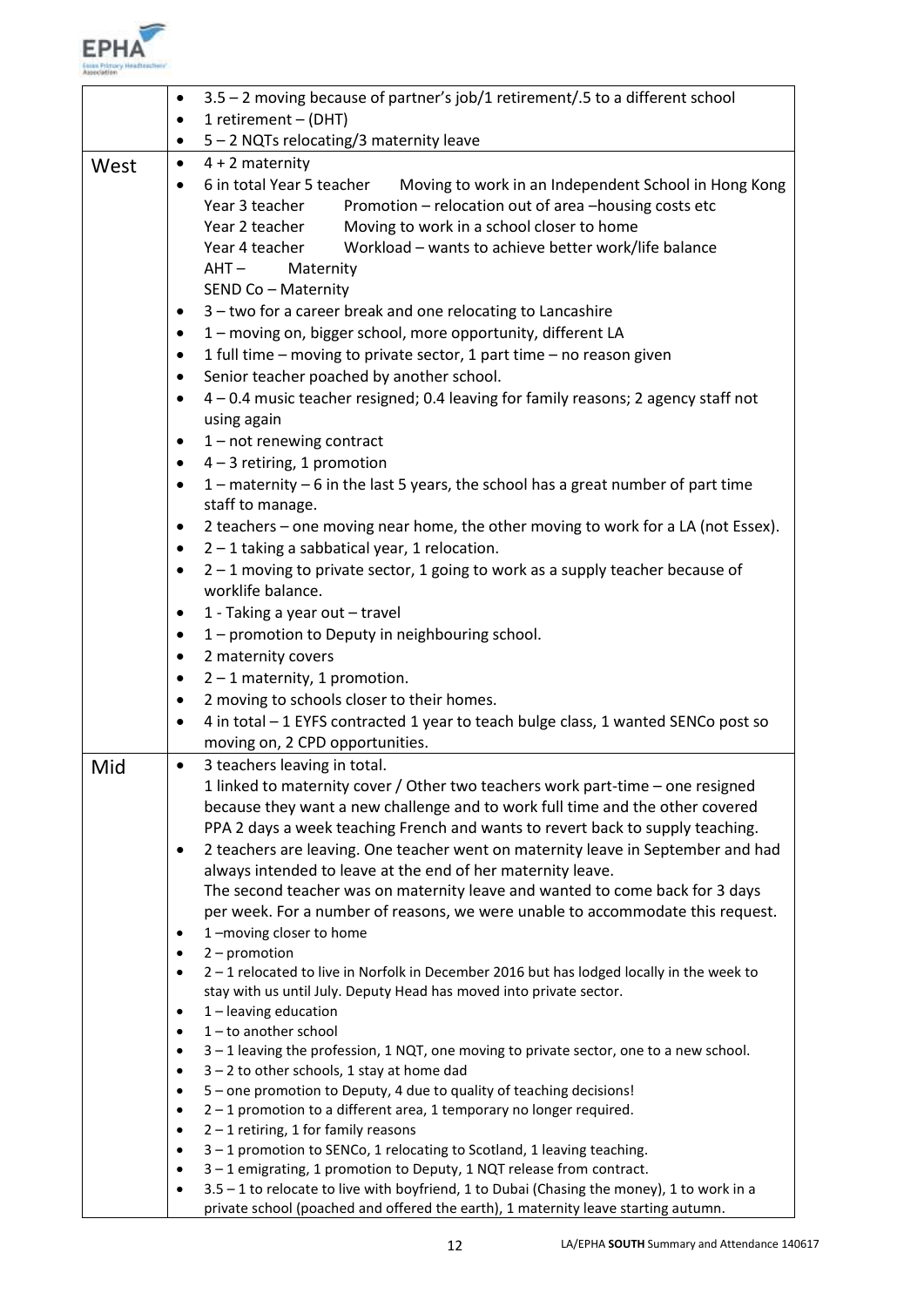

- 3 moving nearer to home traffic chaos on A12 and A120!
- 3 1 retiring and 2 to be closer to home (already lost 2 teachers at Easter journey to

Burnham turned out to be too far)

*Comment*

Significant number moving to private sector.

Some leaving teaching altogether.

Maternity crops up over and over again – plus the challenge of covering leave.

## **Number of class teacher vacancies/temporary cover arrangements from September**

| -p                                  |                                       |                                 |                                 |
|-------------------------------------|---------------------------------------|---------------------------------|---------------------------------|
| South                               | <b>North East</b>                     | West                            | Mid                             |
| One FT vacancy                      | One vacancy from                      | 3-I cannot replace any of       | 1 job share in Year 1 is to be  |
| Two                                 | September and one from                | these teachers with a           | covered by two supply           |
| I have a 7 <sup>th</sup> teacher on | January - although may be             | permanent staff member so       | teachers. School has done       |
| maternity leave who I have          | filled by the new term.               | am desperately trying to get    | this for a reason and will be   |
| covered on a short term             |                                       | agency staff. This in itself is | looking to recruit a full time  |
| contract.                           | Neither of 2 vacancies filled         | proving to be extremely         | teacher in January 2018.        |
| One unqualified due to              | $yet - 2 rounds of$                   | difficult, as there is a        |                                 |
| being unable to find quality        | advertising, 1 <sup>st</sup> round no | definite shortage of agency     | We are interviewing soon        |
| maternity cover.                    | applicants, 2 <sup>nd</sup> round 4   | teachers wanting full-time      | for the one class teacher       |
| 0.4 part time KS1 teacher -         | applicants but only 1                 | work.                           | vacancy we have. If we are      |
| trying to appoint in next few       | suitable, who accepted a              | One not filled                  | not able to appoint then my     |
| weeks                               | permanent place elsewhere.            | None at present, but each       | Deputy Headteacher will         |
| Temporary cover for                 | Now looking at agency CVs.            | term we are managing            | cover 3 days and I will use     |
| maternity leave, covered            | Very difficult, very stressful.       | recruitment issues.             | supply for the other 2 days. I  |
| internally due to tight             |                                       | Two classes covered by          | will advertise the post again   |
| budget.                             | One vacancy currently - Yr4           | agency staff as no quality      | in the autumn term.             |
| Currently 1 unfilled vacancy        |                                       | responses to 3                  | $1$ – one year contract to give |
|                                     | None - but no SENCo                   | advertisements.                 | time to recruit senior          |
|                                     |                                       | $2$ – one due to school         | leader.                         |
|                                     |                                       | expansion.                      | $\mathbf{1}$                    |
|                                     |                                       | $2 - no$ appointments made      | 2 temp teachers until           |
|                                     |                                       | yet for September.              | Christmas requited, due to      |
|                                     |                                       | 1 post still vacant - advert    | maternity leave teachers        |
|                                     |                                       | out at the moment and           | returning.                      |
|                                     |                                       | hope to recruit one year        | None-have managed to fill       |
|                                     |                                       | fixed term.                     | vacancies, but only through     |
|                                     |                                       |                                 | DH taking on class              |
|                                     |                                       |                                 | responsibilities. Another       |
|                                     |                                       |                                 | maternity leave to fill for     |
|                                     |                                       |                                 | February.                       |

| Number/quality of applicants for recently advertised posts (if any) |                                                                                                                                                                                                                                                                                                                                                                                                                                                                                                                                                                                                                                                                                                                                                                                                                 |  |
|---------------------------------------------------------------------|-----------------------------------------------------------------------------------------------------------------------------------------------------------------------------------------------------------------------------------------------------------------------------------------------------------------------------------------------------------------------------------------------------------------------------------------------------------------------------------------------------------------------------------------------------------------------------------------------------------------------------------------------------------------------------------------------------------------------------------------------------------------------------------------------------------------|--|
| South                                                               | We have struggled to recruit the right people in this academic year and for our<br>٠<br>EYFS vacancies had to advertise 5 times. Also, we couldn't recruit a Y2 teacher for<br>Spring & Summer terms.<br>1 poor $-$ not qualified<br>٠<br>$1st$ advert – 6 applicants, none shortlisted<br>$\bullet$<br>$2^{nd}$ advert – 10 applicants (including 2 from first round!) – 2 shortlisted and<br>appointed 1<br>$3rd$ advert - 2 applicants - none shortlisted<br>9 - probably 4 out of these were of decent quality<br>$\bullet$<br>Greater number for part-time vacancies. About 50% would not have considered<br>$\bullet$<br>appointing.<br>Yr5/6 teacher post has been advertised since October 2016. Very few applicants,<br>$\bullet$<br>many want part-time and don't want responsibility for Year 6 SATs |  |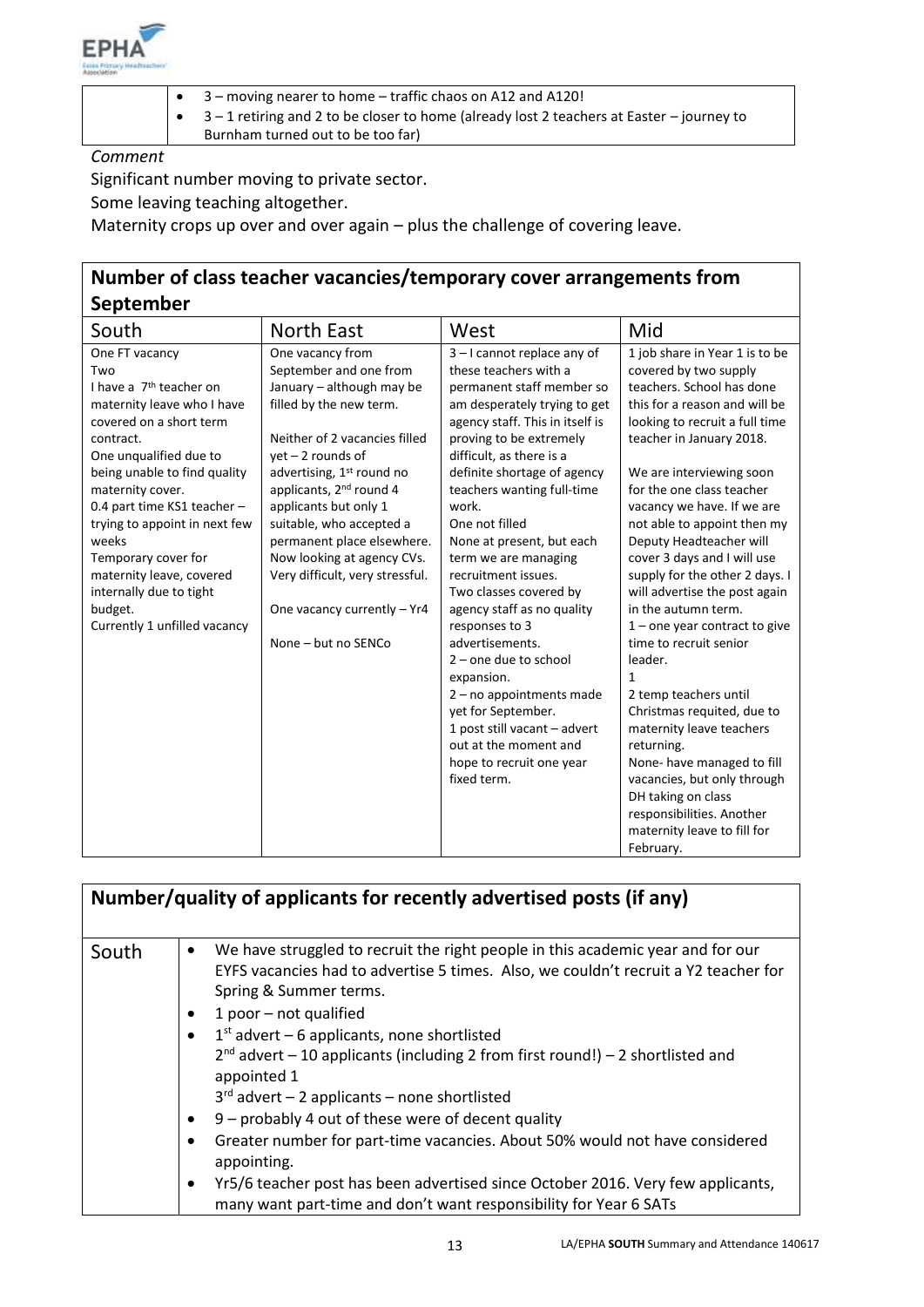

|              | 12 applicants for 2 posts $-8$ were shortlisted and 1 appointed<br>$\bullet$<br>$3 - 1$ leaving teaching to become a surveyor/1 leaving to teach in Malaysia/1<br>$\bullet$<br>moving to another school<br>14 for DHT post<br>$\bullet$<br>17 applications for co-head vacancy/10 application for mainscale teachers<br>٠<br>9 applied for 3 posts - 4 were interviewed<br>٠ |
|--------------|------------------------------------------------------------------------------------------------------------------------------------------------------------------------------------------------------------------------------------------------------------------------------------------------------------------------------------------------------------------------------|
|              | 5 applicants for 1 post - none appointed<br>$\bullet$<br>Good - 9 applicants for headteacher role. 8 applicants for Deputy role. CT was<br>$\bullet$                                                                                                                                                                                                                         |
|              | sought after. Other role covered by staff increasing contracts.                                                                                                                                                                                                                                                                                                              |
|              | 3 applicants from 5 shortlisted-2 appointed elsewhere before interviews.<br>٠                                                                                                                                                                                                                                                                                                |
|              | 7 applicants invited - 3 to be interviewed, 2 had jobs before interview.<br>٠<br>$4 - 3$ of which were poor<br>٠                                                                                                                                                                                                                                                             |
|              | $6$ – only 2 worth interviewing.<br>$\bullet$                                                                                                                                                                                                                                                                                                                                |
| <b>North</b> | On average, three or four applicants per advertisement. The quality is varied<br>$\bullet$                                                                                                                                                                                                                                                                                   |
| East         | though most candidates are not suitable.                                                                                                                                                                                                                                                                                                                                     |
|              | Recruited via teaching school - high quality<br>٠                                                                                                                                                                                                                                                                                                                            |
|              | Replaced a teacher for last September - was able to recruit from a good quality<br>$\bullet$<br>range of applicants                                                                                                                                                                                                                                                          |
|              | Good initial field but rapidly dwindled as candidates were appointed elsewhere.<br>٠                                                                                                                                                                                                                                                                                         |
|              | Retained 2 maternity cover teachers on a permanent basis, plus 2 new<br>٠                                                                                                                                                                                                                                                                                                    |
|              | appointments (one from Suffolk)<br>2 applicants for maternity leave - lower quality, one no primary experience/ 6                                                                                                                                                                                                                                                            |
|              | $\bullet$<br>applicants for UPKS2 (strong)                                                                                                                                                                                                                                                                                                                                   |
|              | Around 2 per post - quality variable<br>٠                                                                                                                                                                                                                                                                                                                                    |
|              | 2 applicants - not suitable<br>$\bullet$                                                                                                                                                                                                                                                                                                                                     |
| West         | Last advertised post - 2 applicants. Neither were shortlisted<br>$\bullet$                                                                                                                                                                                                                                                                                                   |
|              | 4<br>$\bullet$                                                                                                                                                                                                                                                                                                                                                               |
|              | 4 applied $-2$ posts to fill<br>٠                                                                                                                                                                                                                                                                                                                                            |
|              | 15 applicants for assistant HT role - good quality;<br>$\bullet$<br>6 applicants for 2 CT roles, 2 were good, luckily! But one Romanian with limited                                                                                                                                                                                                                         |
|              | English, 2 without QTS and 1 trapeze artist!!!                                                                                                                                                                                                                                                                                                                               |
|              | Very little interest in Headteacher position - very small school so recruiting around<br>L8                                                                                                                                                                                                                                                                                  |
|              | Just one candidate for one vacancy, the other 2 NQTs applied.<br>٠                                                                                                                                                                                                                                                                                                           |
|              | Recent applicants have been poor. At least 2 interviewed within last 6 months I am<br>$\bullet$                                                                                                                                                                                                                                                                              |
|              | unclear about how they have QTS!                                                                                                                                                                                                                                                                                                                                             |
|              | I have had to advertise 3 times to cover one post. 15 applications over 3 adverts -<br>$\bullet$                                                                                                                                                                                                                                                                             |
|              | 2 <sup>nd</sup> advert, no applicants at all. Out of 15 candidates 3 were of good quality, the<br>rest either long term supply teachers e.g. have never had a full time job.                                                                                                                                                                                                 |
|              | 2 - 1 appointed, 1 NQT with gaps in knowledge at interview.<br>٠                                                                                                                                                                                                                                                                                                             |
|              | 8-7 were good, 1 teaching in Vietnam and her application was full of typos!<br>٠                                                                                                                                                                                                                                                                                             |
|              | Maternity - 3 applicants, quality was medium to low. Teacher who was promoted<br>$\bullet$                                                                                                                                                                                                                                                                                   |
|              | - appointed our own SCITT student (also ex-TA at the school). We aim to "grow                                                                                                                                                                                                                                                                                                |
|              | our own" teachers - this has been successful (4 out of 11 teachers recruited this<br>way). Get in there early - offer strong CPD/induction to support career as well the                                                                                                                                                                                                     |
|              | school's needs.                                                                                                                                                                                                                                                                                                                                                              |
|              | Higher number and quality than historically as now we are rated "good". Average<br>٠                                                                                                                                                                                                                                                                                         |
|              | 4 applicants per post.                                                                                                                                                                                                                                                                                                                                                       |
|              | We had an excellent response for a KS1 Class Teacher advert (March 2017) We<br>٠                                                                                                                                                                                                                                                                                             |
| Mid          | shortlisted 6 and were able to appoint $2 - 1$ being a fixed term maternity cover.                                                                                                                                                                                                                                                                                           |
|              | The quality of remaining applications were generally very poor and quality of                                                                                                                                                                                                                                                                                                |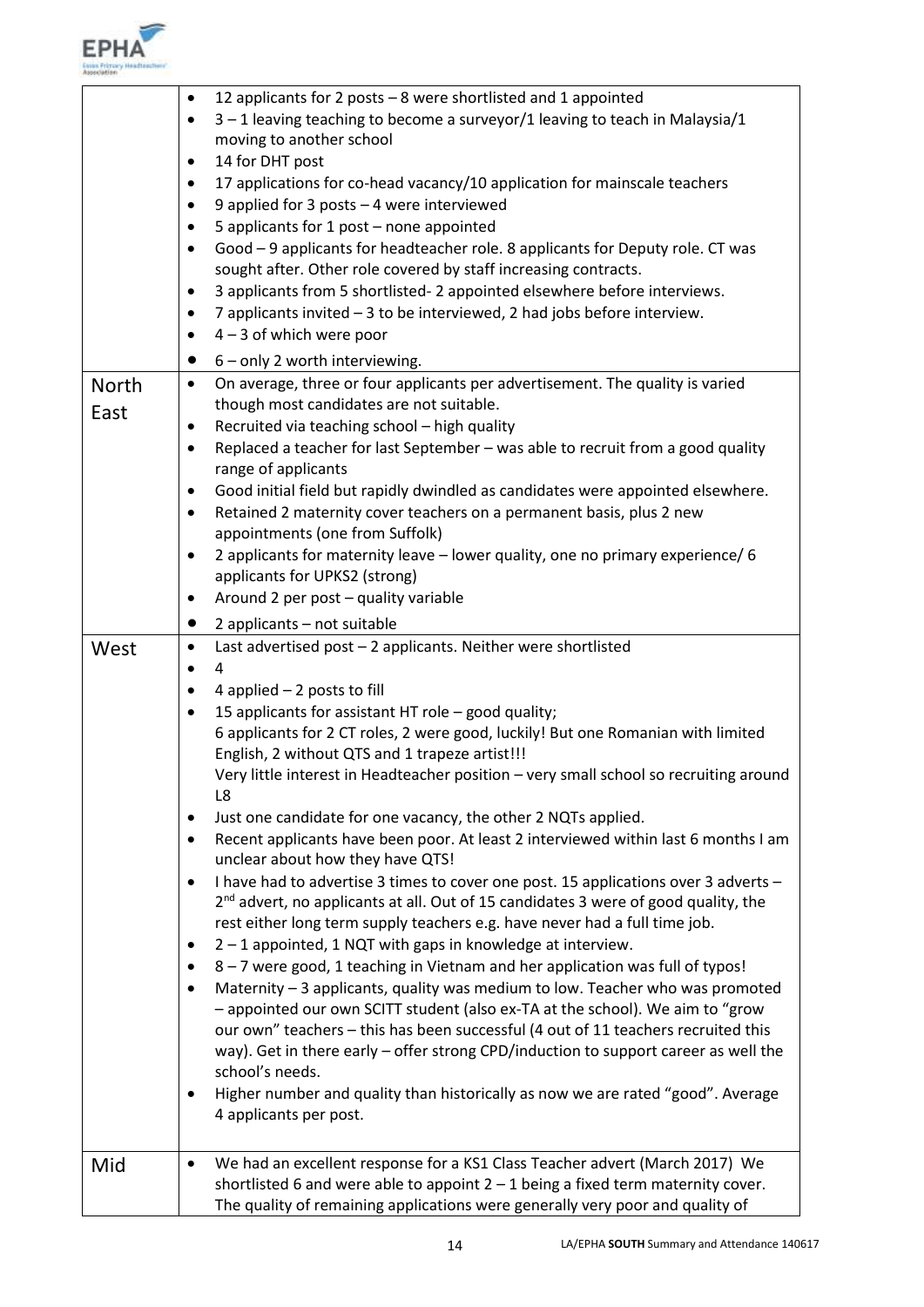

| written references are also becoming a major issue.                                                                                                                       |
|---------------------------------------------------------------------------------------------------------------------------------------------------------------------------|
| 0 <sub>ne</sub><br>٠                                                                                                                                                      |
| Good quality applicants for some posts but very few in numbers - in one case only<br>1 applicant- shortlisting not really a consideration. Some poor quality applications |
| also received                                                                                                                                                             |
| I have, so far, received 3 applications for the advertised KS1/Early Years teacher.<br>One person was not actually a teacher and did not hold QTS.                        |
| One of the applicants did not read the advert carefully and thinks it is for an early<br>years co-lead!                                                                   |
| None of the applicants have requested a show round<br>٠                                                                                                                   |
| 3 applicants - none shortlisted<br>٠                                                                                                                                      |
| Very poor - only 1 applicant for last advert                                                                                                                              |
| 3 applicants for post advertised in February for September - No applicants for one<br>year contract CT                                                                    |
| No appointments - 6 applicants, all poor.                                                                                                                                 |
| 14 - generally good NQTs                                                                                                                                                  |
| 10 - but didn't appoint first time and re-interviewed.<br>٠                                                                                                               |
| Lots NQT. Very good quality field following SENCo advert.<br>$\bullet$                                                                                                    |
| First round - 6 applicants, 4 shortlisted, 3 arrived for interview;<br>٠                                                                                                  |
| Second round - 5 applicants, 3 shortlisted, 2 arrived for interview;                                                                                                      |
|                                                                                                                                                                           |
|                                                                                                                                                                           |
|                                                                                                                                                                           |

## *Comment*

A definite reduction in number of applications.

Many concerns about quality.

A "sellers" market and, in some areas (particulary West) teachers asking for additional money.

| Any R&R strategies which your school/partnership of schools is considering |                                                                                                                                                                                                                                                 |  |
|----------------------------------------------------------------------------|-------------------------------------------------------------------------------------------------------------------------------------------------------------------------------------------------------------------------------------------------|--|
| South                                                                      | A re-structuring of teaching staff has helped to retain my experienced middle<br>$\bullet$<br>leaders which has aided stability for the school otherwise I could potentially have<br>been losing up to 4 good+ teachers.<br>Now desperate!<br>٠ |  |
|                                                                            | Implemented extra week holiday in October, change of hours to create 1.30 pm<br>٠<br>finish on Friday afternoon, enabled creation of "leadership Academy" for all staff<br>to focus and accelerate CPD.<br><b>CPD</b><br>$\bullet$              |  |
|                                                                            | Phase-group PPA<br>٠<br>Not able to offer enhanced salary due to decreasing budget.<br>٠                                                                                                                                                        |  |
|                                                                            | Early start NQTs<br>٠<br>Overstaffing when finances allow.<br>٠                                                                                                                                                                                 |  |
|                                                                            | Fast track EY trainee teacher to reach QTS, enabling her to teach a class full time.<br>$\bullet$<br>Early start for new staff.<br>٠                                                                                                            |  |
|                                                                            | In the process of converting to a MAT with 3 other schools; hopefully this will open<br>٠<br>up greater opportunities for recruitment.                                                                                                          |  |
|                                                                            | Reducing workload, responsibility and changing roles.<br>Good CPD - middle leader opportunities and training<br>٠                                                                                                                               |  |
|                                                                            | Our school endeavours to provide support and shared responsibility to ensure the<br>$\bullet$<br>massive attainment pressure is collective responsibility. We still have our share of<br>melt downs, but as yet no one has left!                |  |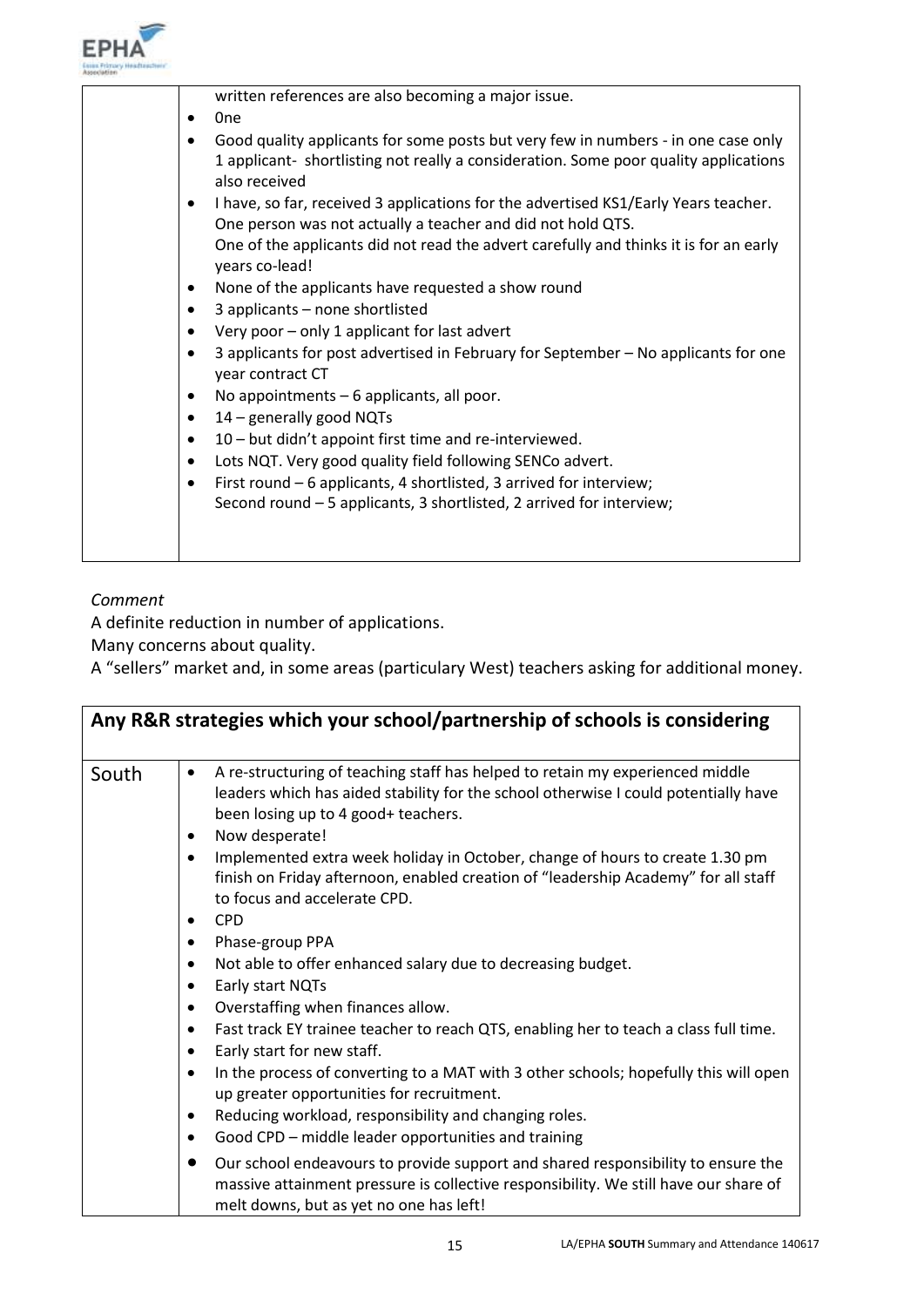

| North | Visits to Ireland for currently unemployed (but already qualified) teachers.<br>$\bullet$  |  |
|-------|--------------------------------------------------------------------------------------------|--|
| East  | Recruiting staff with potential and investing in supporting and training.                  |  |
|       | Networking and local intelligence<br>٠                                                     |  |
|       | Graduate training schools<br>٠                                                             |  |
|       | Portable salary<br>٠                                                                       |  |
|       | Academy with teachers' pay and conditions/Burgundy Book<br>$\bullet$                       |  |
|       | Encouraging teachers 3-4 years into teaching with enhancements, areas of<br>$\bullet$      |  |
|       | responsibility and good quality CPP.                                                       |  |
|       | One candidate recruited from an agency.<br>$\bullet$                                       |  |
|       | Appointing early (before vacancy in one case!)<br>٠                                        |  |
|       | Have engaged post maternity leave teachers in the past 2 years<br>٠                        |  |
|       | <b>Retention payments</b><br>٠                                                             |  |
|       | <b>Step into Teaching</b><br>$\bullet$                                                     |  |
|       | LSAs on to Pathway to Teaching<br>٠                                                        |  |
|       | Maintaining supportive, valuing work life, school's family ethos.<br>٠                     |  |
|       | <b>Ex-retired teachers</b><br>٠                                                            |  |
|       | Over-recruiting has been discussed in past.<br>$\bullet$                                   |  |
|       | <b>Teach First</b><br>٠                                                                    |  |
|       | Having trainee teachers/SCITT students<br>$\bullet$                                        |  |
|       | Graduate LSAs - assessment only route<br>٠                                                 |  |
| West  | Working with TT training providers<br>$\bullet$                                            |  |
|       | Would consider overseas candidates<br>$\bullet$                                            |  |
|       | Use of R&R payments and for exceptional performance, movement of two places<br>٠           |  |
|       | on the MPR                                                                                 |  |
|       | Part of 2 teaching training partnerships - Homerton/FIPC.<br>٠                             |  |
|       | Advertising and taking a risk to appoint for a potential vacancy in the Trust without<br>٠ |  |
|       | actually know for definite - could backfire so high risk                                   |  |
|       | If budget allows, we are considering overstaffing to ensure we have enough<br>٠            |  |
|       | teachers to cover all classes                                                              |  |
|       | Joint appointments across MATs<br>٠                                                        |  |
|       | Offering health care plans to all teachers<br>$\bullet$                                    |  |
|       | Training more school based route teachers so that we have potential NQTs in                |  |
|       | school                                                                                     |  |
|       | I think any local Deputy heads need to be encouraged into headship in schools<br>٠         |  |
|       | (especially small schools), particularly as small schools are unable to afford             |  |
|       | experienced HTs due to leadership spine.                                                   |  |
|       | Having students in school in order to appoint (if they are good quality) early on in<br>٠  |  |
|       | the academic year.                                                                         |  |
|       | Sharing a SENCo?<br>٠                                                                      |  |
|       | We don't have any issues recruiting BUT we write "bonkers" adverts that don't<br>٠         |  |
|       | include the usual "outstanding teacher" blurb as we take that for a given! I only          |  |
|       | advertise online as I want IT savvy staff and not people having a moan in the              |  |
|       | staffroom reading Jobscene!                                                                |  |
|       | Use of School Direct salaried trainees to support direct teaching.<br>٠                    |  |
|       | Working with ITT providers. My DHT is associate lecturer with main aim to recruit<br>٠     |  |
|       | talented teachers.                                                                         |  |
|       | Developing ITT.<br>٠                                                                       |  |
|       | Partnership with other schools.                                                            |  |
| Mid   | I am also employing one of part-time teachers to lead on pupil premium<br>٠                |  |
|       | interventions next year.                                                                   |  |
|       | Early communication with students - supporting students - 'growing our own'<br>٠           |  |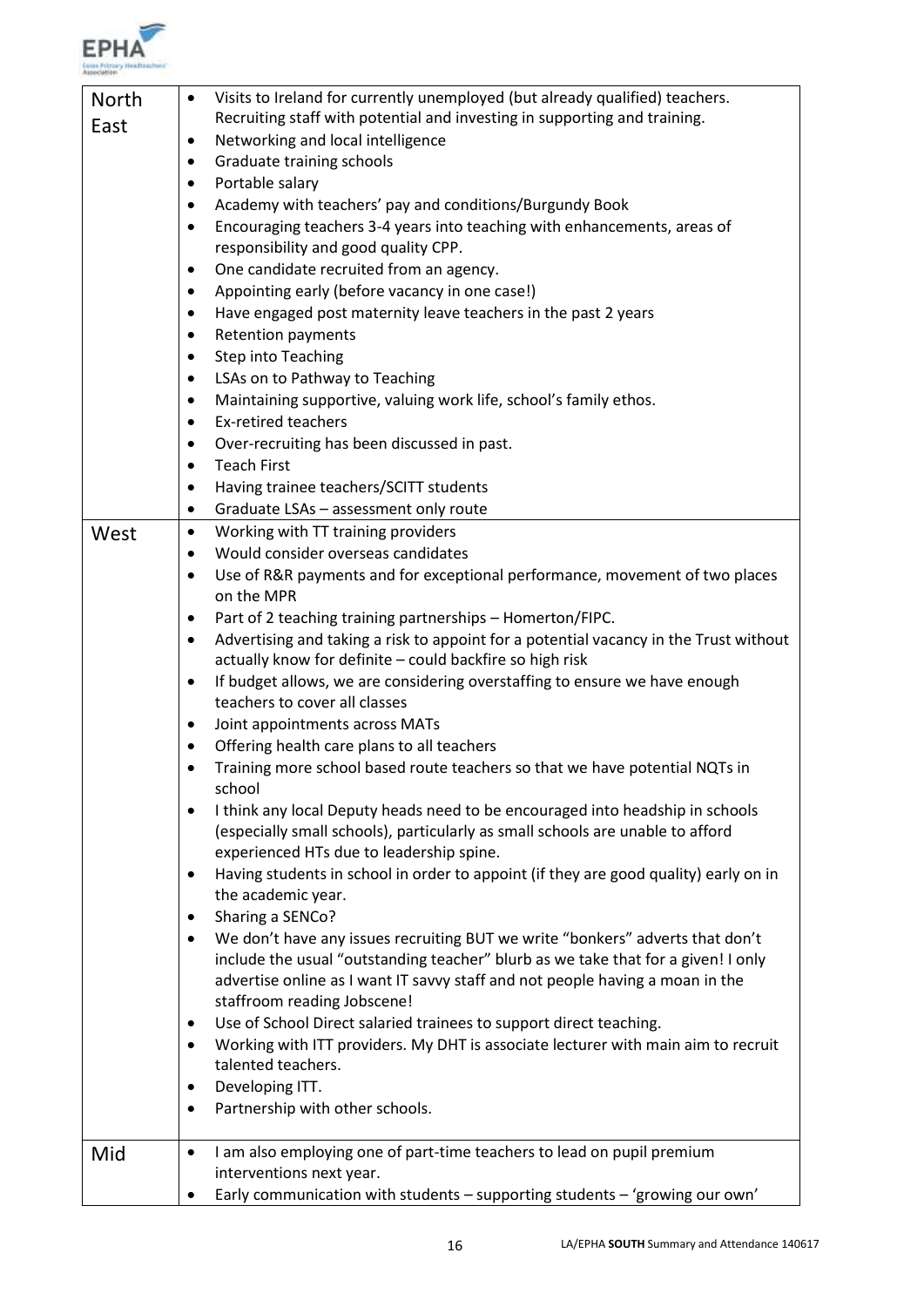

|  | Considering temporary TLR for teachers in school to do a specific piece of work<br>٠<br>linked to their area of responsibility. |
|--|---------------------------------------------------------------------------------------------------------------------------------|
|  |                                                                                                                                 |
|  | Staff wellbeing and team building sessions.<br>$\bullet$                                                                        |
|  | The teacher who relocated to Norfolk in December was given PPA time on Friday<br>$\bullet$                                      |
|  | afternoon, allowing her to leave at 12 noon on Friday to travel home.                                                           |
|  | Advertising through Facebook and Youtube<br>$\bullet$                                                                           |
|  | Joining a MAT to offer more school promotion pathways.<br>$\bullet$                                                             |
|  | Childcare vouchers.<br>$\bullet$                                                                                                |
|  | PD programme.<br>٠                                                                                                              |
|  | Restructuring TA posts.<br>$\bullet$                                                                                            |
|  | <b>SCTT</b><br>$\bullet$                                                                                                        |
|  | "Grow your own" into roles etc<br>$\bullet$                                                                                     |
|  | RQT programme<br>$\bullet$                                                                                                      |
|  | We rely on agencies.<br>$\bullet$                                                                                               |
|  | Sharing of contacts between partnerships.<br>$\bullet$                                                                          |
|  | Considering taking UQT and supporting through training.<br>$\bullet$                                                            |
|  | Have already paid an external company to help with recruitment, but so far to no<br>٠                                           |
|  | avail.                                                                                                                          |
|  |                                                                                                                                 |
|  |                                                                                                                                 |

## **Which, if any, of the initiatives of the recruitment & retention group have you engaged with/are you aware of?**

|                                                                 | <b>Yes</b>                                                                                                                                                                                                                                                                     | <b>No</b> |
|-----------------------------------------------------------------|--------------------------------------------------------------------------------------------------------------------------------------------------------------------------------------------------------------------------------------------------------------------------------|-----------|
| Communications<br>strategy to promote<br>Essex jobs             | 10                                                                                                                                                                                                                                                                             | 87        |
| Overseas recruitment                                            | 12<br>However, not required<br>Overseas did not remain after initial<br>year<br>But did not help fill vacancy.                                                                                                                                                                 | 85        |
| Affordable housing                                              | 3<br>Didn't really help due to family needs                                                                                                                                                                                                                                    | 94        |
| <b>North East Essex</b><br>(Coast2Coast)<br>recruitment service | $\overline{0}$                                                                                                                                                                                                                                                                 | 98        |
| <b>Support for Recently</b><br><b>Qualified teacher groups</b>  | 13<br>Craig Duncan's 2-4 group begins in<br>September for the Dengie schools.                                                                                                                                                                                                  | 84        |
| <b>Return to Teaching</b><br>programme                          | 9<br>Met a few possible candidates through<br>the Return to Teaching programme,<br>but none wanted full time.<br>It has been good to link my "recently<br>qualified" teachers with other<br>colleagues in the area, as a supportive<br>link.<br>But did not help fill vacancy. | 88        |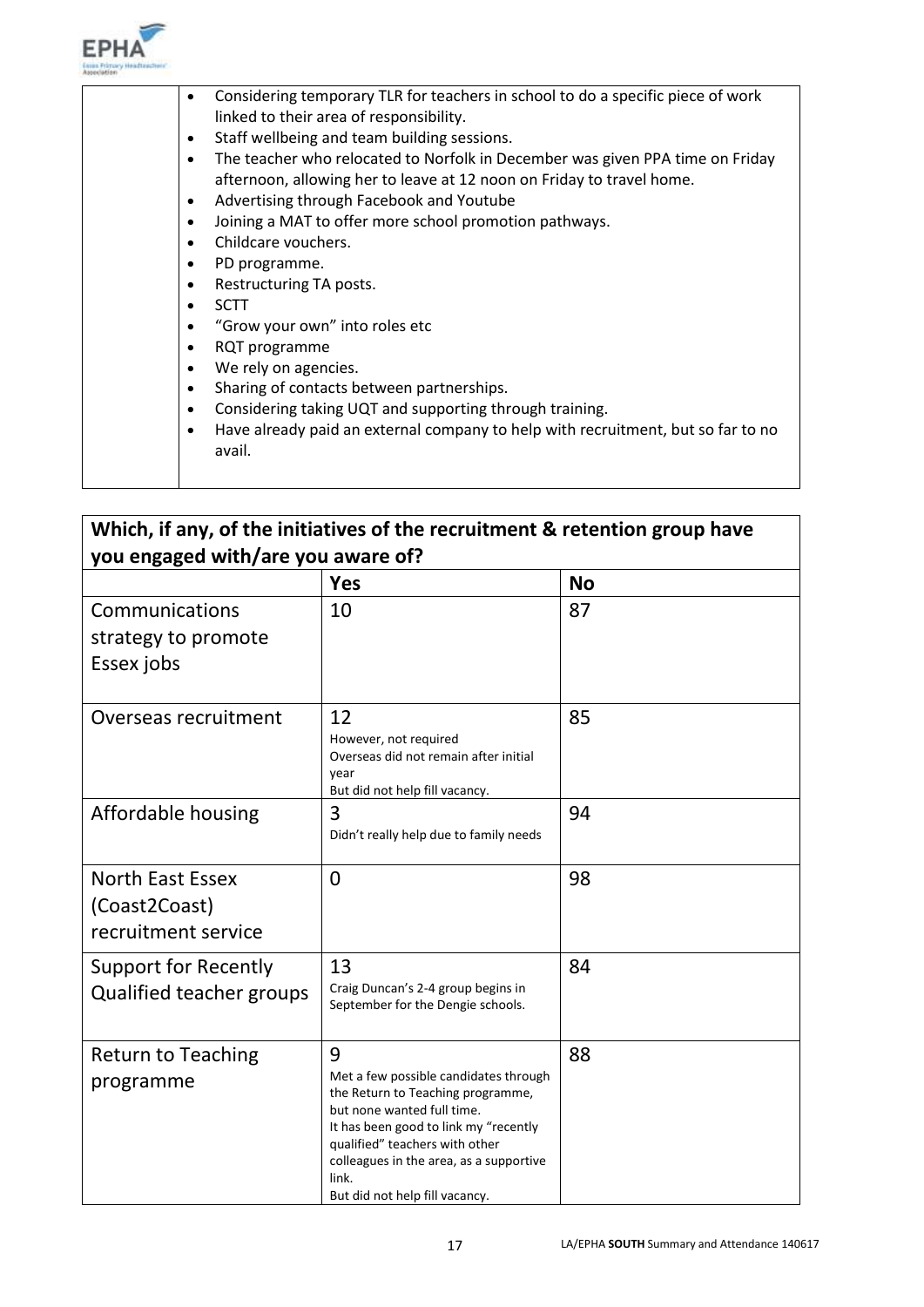

| AirSupply                                                              | Saw the presentation but not using                                                                                                                                                | 97 |
|------------------------------------------------------------------------|-----------------------------------------------------------------------------------------------------------------------------------------------------------------------------------|----|
| <b>Heads in Waiting</b><br>programme                                   | 8<br>I am a "graduate" of the Heads in<br>Waiting programme! It was the boost I<br>needed in going forward for Headship<br>$-$ brilliant!<br>Preparing DHT as succession planning | 90 |
| Retention ideas from<br>"Top tips for retaining<br>your best teachers" | 6                                                                                                                                                                                 | 92 |

#### Comment

Disappointing uptake of strategies – lack of awareness, not applicable to primary in many cases, and insufficient focus on retention.

## **What, if any, has the impact been for your school?**

*Most answered this as a general comment about the impact of recruitment difficulty, rather than the use of the above strategies.*

We appointed our last SCITT placement student on a full time contract.

None of the above. The issue (recruitment) has been slow to affect this school but we are now finding we need to address this more assertively.

Parental concerns over lack of consistency in teachers (4 teachers on maternity and one long term sick since September 2016).

Much less choice – back in 2012 I had 56 applicants for CT roles. Difficult to recruit to fixed term posts e.g. maternity cover

I've been aware of almost all of the above. We were attracting people to the school but we had to wait to get the quality of candidate we were looking for.

Always manage to recruit, but the quality of some NQTs is questionable and I am in dialogue with SCITT to improve the standard of teachers leaving training, particularly in basic classroom skills

There has been a huge time commitment for leadership team in recruiting staff. This is particularly difficult due to the school's geographical location. There is a considerable amount of new housing and schools with growing roles - Two areas in close proximity offer Outer Fringe payments as part of salary package.

Need to revisit many areas of school practice and policies with staffing changes

Poor transition for pupils. Parents worried. Time and money recruiting.

RQTs appreciated support and network. Praise notes for staff has improved morale.

Disastrous. Recruitment and retention is the worst I have seen it in all my teachers in leadership. We are constantly being trumped by schools in the nearby London boroughs of Waltham Forest and Redbridge who can offer more financial inducements than us. Also, there is the growing unwelcomed trend of some schools actively trying to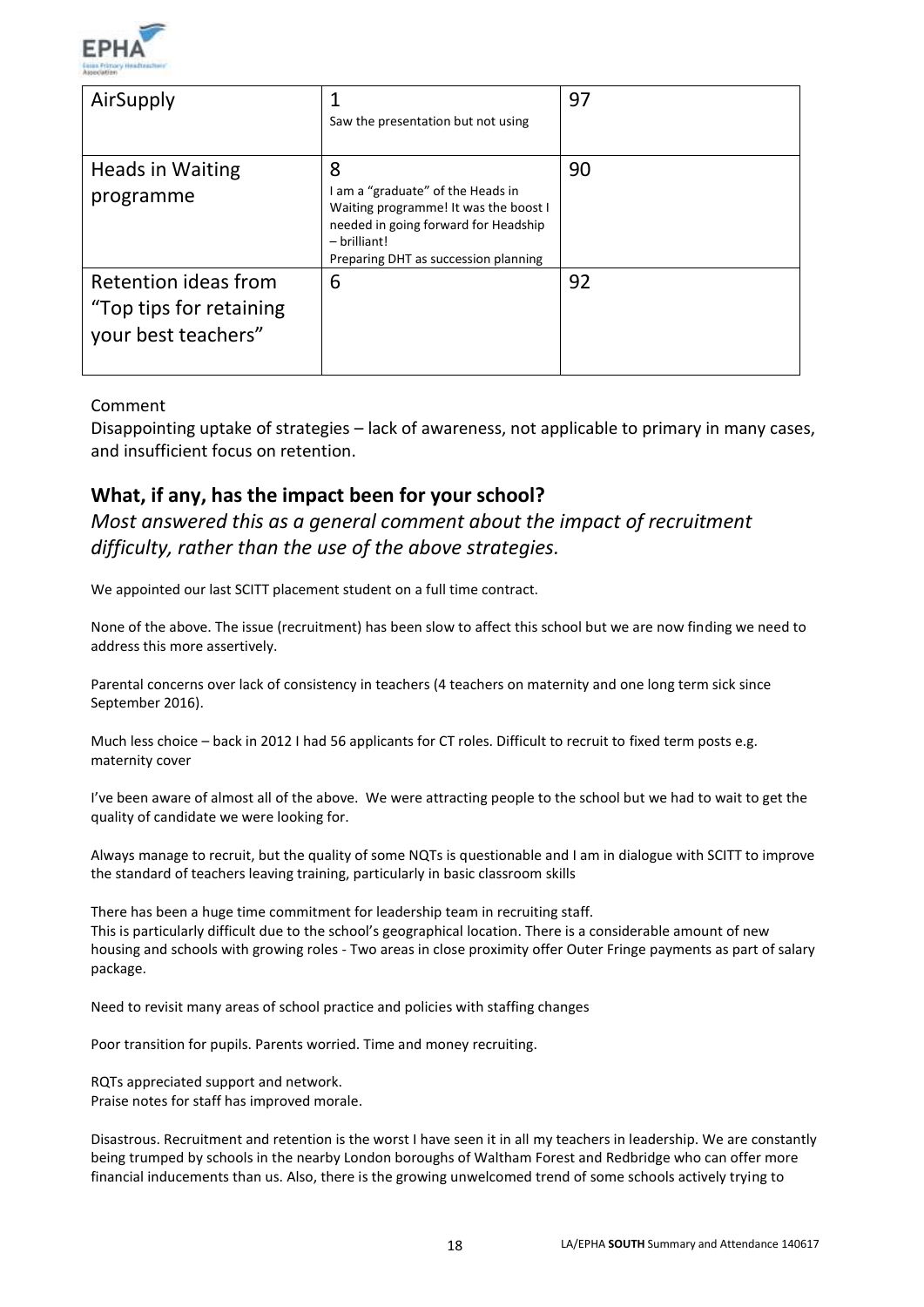

poach teachers from other schools by contacting them to try to induce them to leave. This is not only unprofessional and immoral, but causing great instability amongst our workforce.

Possible use of overseas recruitment – updating of our Home Office Licence to sponsor potential teachers

Would not use Airsupply – not yet credible, no previous history and, if the EPHA presentation was anything to go by, poor.

Overseas agencies – have used these before in a bid to recruit staff, however was badly let done by one and their practice. In spite of appointing a teacher (via Skype interview) and emailing the firm etc the teacher continued to accept interviews (unbeknown to me) and several weeks later declined the job offer which left me in an even worse position with little time to recruit in the latter stages of the summer term. Therefore I am very nervous about using these in the future.

Continue to look for ways to recruit effectively and attract good candidates. To retain quality staff is key – however, budget restraints plus the size/capacity of the school also affects what can be offered (aspiration and desire do not always match with the reality of the situation).

This current academic year was the most difficult I have experienced in recruiting quality staff. We had to use additional EYFS Nursery experienced staff to cover the lack of teacher in the Nursery and had to resort to using one of our HLTAs in our Year 2 class (with support from the KS1 Phase Leader). A very difficult year! Staff were fully aware of what was happening and how difficult it was to recruit and we were all agreed we didn't just want to take someone because they had a piece of paper that said they were a qualified teacher.

Although formal advertisement has generated adequate interest, I believe that more proactive and creative recruitment activities have been more impactful. Speaking to parents about vacancies and gaps in support have been at the forefront of our recruitment drive as has professional networking locally. Budget constraints decimate the possibility of remunerating colleagues according to their impact on the school. However, REAch2 (world-class) CPD and the supportive, collaborative focus of a Visible Learning School have been instrumental in convincing potential colleagues that Kirby is worthwhile in investing in.

Funding retention Succession planning (#growyourown!) Central advertisement of potential vacancy.

When recently recruiting we contacted various agencies, Graham Lancaster re the overseas teaching initiative, teacher training providers and obtained the list of teachers on the return to teaching programme.

As part of TEIG R&R is a standing item on the agenda. Have worked with Tendring District Council. As the TTraining course at TEC is able to take more students, that should help.

Very understaffed during inspection of 2015, fully staffed in 2016/2017 – inspection grade 3 in 2015, high grade 2 in 2017.

SCITT programme has provided good quality applicants.

Engaging with SCITT. Encouraging TAs to train.

As you can imagine, huge (this was a school losing 6 out of 9 teachers). Lots of uncertainty (esp expecting Ofsted). Issues around subject leadership, in-school expertise. Also perception of parents, lots of gossip, think there is a big problem.

We continue to engage and work with Essex Teacher Training, we have 2 students for next academic year. One of our newly appointed teachers for September is our current student.

Current NQT and Beyond NQT programmes show commitment to candidate.

Two classes have had long term supply teachers for a term/half term – impacting on progress and attainment as well as behaviour.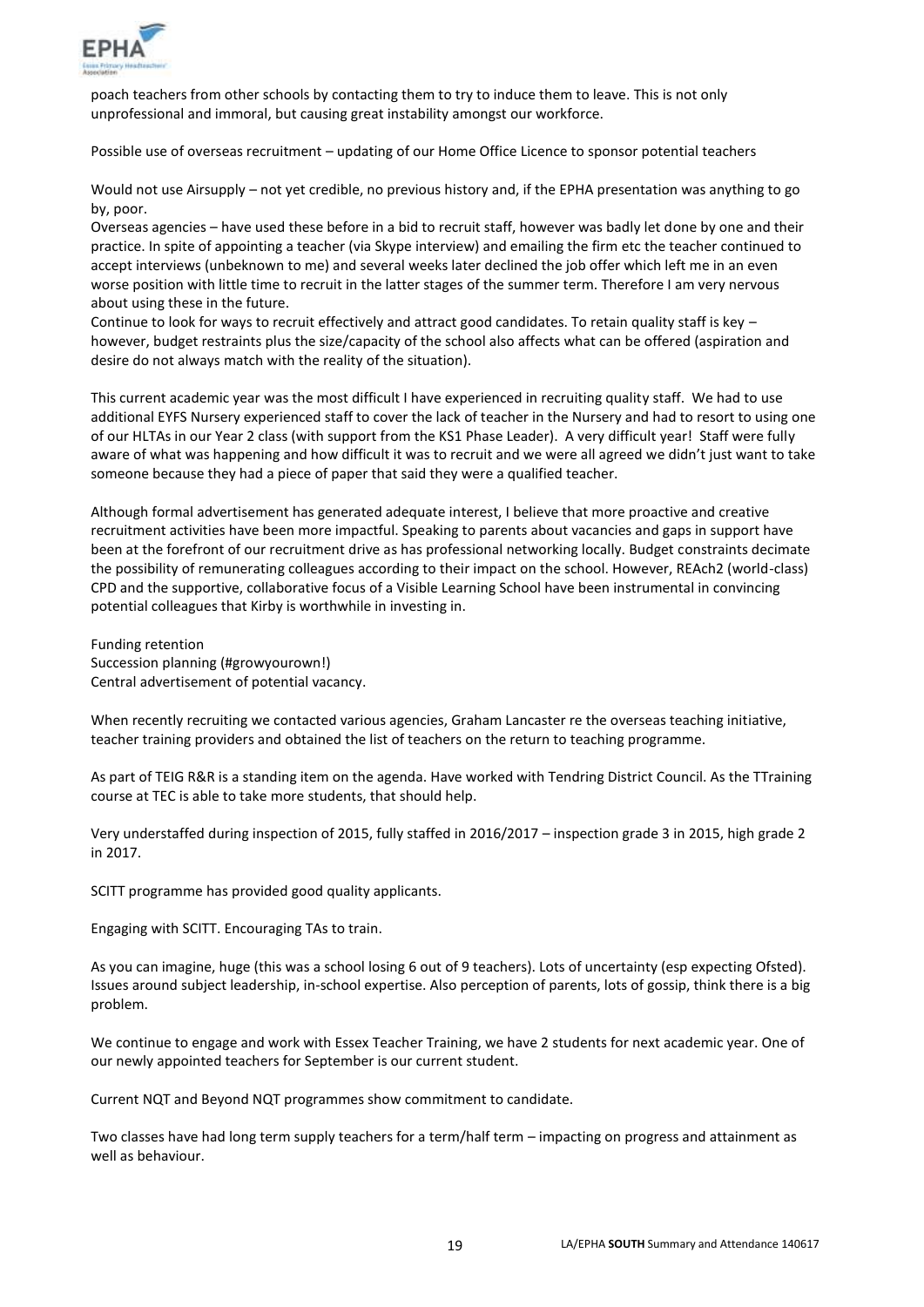

Posts covered this academic year by agency staff. EYFS post at one school had to resort to agency teacher (lovely but recently acquired English speaker meant that phonics were interesting!). Replaced after some time of searching by good quality part-time staff who had recently left an Essex schools as disillusioned but experienced teachers, highly effective in my opinion. IMPACT – Ofsted inspection in January 2017 highlighted EYFS as a key issue. Parental confidence low and children obviously unsettled, but remarkably resilient to change.

Build culture so all systems are clear and have purpose.

Links to ITT had been strong across federation but placements are not coming through.

Development of roles (like SENCo) that could be shared across schools.

Retention of staff. Being part of a MAT has also helped as staff can move within which also helps professional development.

No impact from these strategies.

## **What would you like the Recruitment and Retention strategy group to focus on in the future?**

| South        | One of my biggest issues is the quality of teachers coming out of ITT; they are generally<br>$\bullet$<br>not well prepared for working in a school like ours.<br>No idea! But there are no suitable candidates applying.<br>$\bullet$<br>To be honest, I really am not sure. I knew about all but one resignation in March so did<br>$\bullet$<br>not have too many issues recruiting (I think I was lucky!).<br>Recruiting and retaining LSAs to work with children with SEMH is a real issues for us -<br>$\bullet$<br>even more than retaining teachers.<br>To focus on NQTs and supporting them not only in their 1 <sup>st</sup> but also 2 <sup>nd</sup> year to help<br>$\bullet$<br>retention. (Suggested by a number of respondents)<br>Alternatives to teacher pay and conditions.<br>$\bullet$<br>Continue doing the positive work for us. Very grateful.<br>$\bullet$<br>Looking at the root cause of all the dissention, unease and depression - so that we can<br>$\bullet$<br>then look at strategies to overcome and report those reasons directly to government,<br>who seem to be completely oblivious to the real picture and causes. |
|--------------|-----------------------------------------------------------------------------------------------------------------------------------------------------------------------------------------------------------------------------------------------------------------------------------------------------------------------------------------------------------------------------------------------------------------------------------------------------------------------------------------------------------------------------------------------------------------------------------------------------------------------------------------------------------------------------------------------------------------------------------------------------------------------------------------------------------------------------------------------------------------------------------------------------------------------------------------------------------------------------------------------------------------------------------------------------------------------------------------------------------------------------------------------------------|
|              |                                                                                                                                                                                                                                                                                                                                                                                                                                                                                                                                                                                                                                                                                                                                                                                                                                                                                                                                                                                                                                                                                                                                                           |
| <b>North</b> | Perhaps a pool of close quality "seconds" following interviews in a local area.<br>$\bullet$                                                                                                                                                                                                                                                                                                                                                                                                                                                                                                                                                                                                                                                                                                                                                                                                                                                                                                                                                                                                                                                              |
| East         | How to make your school advert stand out in Jobscene.<br>$\bullet$                                                                                                                                                                                                                                                                                                                                                                                                                                                                                                                                                                                                                                                                                                                                                                                                                                                                                                                                                                                                                                                                                        |
|              | Strategies to promote Essex.<br>$\bullet$                                                                                                                                                                                                                                                                                                                                                                                                                                                                                                                                                                                                                                                                                                                                                                                                                                                                                                                                                                                                                                                                                                                 |
|              | Helping experienced LSAs (without a degree) to study for teaching qualifications.<br>$\bullet$                                                                                                                                                                                                                                                                                                                                                                                                                                                                                                                                                                                                                                                                                                                                                                                                                                                                                                                                                                                                                                                            |
|              | <b>Quality teacher recruitment</b><br>$\bullet$                                                                                                                                                                                                                                                                                                                                                                                                                                                                                                                                                                                                                                                                                                                                                                                                                                                                                                                                                                                                                                                                                                           |
|              | Pathways - high quality applicants, use as LSA for first year.<br>$\bullet$                                                                                                                                                                                                                                                                                                                                                                                                                                                                                                                                                                                                                                                                                                                                                                                                                                                                                                                                                                                                                                                                               |
| West         | To continue to seek / find ways of providing incentives for candidates to locate to the<br>$\bullet$                                                                                                                                                                                                                                                                                                                                                                                                                                                                                                                                                                                                                                                                                                                                                                                                                                                                                                                                                                                                                                                      |
|              | area and stay for the longer term                                                                                                                                                                                                                                                                                                                                                                                                                                                                                                                                                                                                                                                                                                                                                                                                                                                                                                                                                                                                                                                                                                                         |
|              | We trained an Essex ITT student in school this year. He was very happy working with us,<br>$\bullet$                                                                                                                                                                                                                                                                                                                                                                                                                                                                                                                                                                                                                                                                                                                                                                                                                                                                                                                                                                                                                                                      |
|              | but he had to seek an appointment elsewhere due to the high cost of living in this area.                                                                                                                                                                                                                                                                                                                                                                                                                                                                                                                                                                                                                                                                                                                                                                                                                                                                                                                                                                                                                                                                  |
|              | It is difficult to make a suggestion, as so many of the current problems stem from a lack<br>$\bullet$                                                                                                                                                                                                                                                                                                                                                                                                                                                                                                                                                                                                                                                                                                                                                                                                                                                                                                                                                                                                                                                    |
|              | of pay progression for teachers. Whilst this continues, they will leave the profession in                                                                                                                                                                                                                                                                                                                                                                                                                                                                                                                                                                                                                                                                                                                                                                                                                                                                                                                                                                                                                                                                 |
|              | droves or go to the highest bidder which is already taking place.                                                                                                                                                                                                                                                                                                                                                                                                                                                                                                                                                                                                                                                                                                                                                                                                                                                                                                                                                                                                                                                                                         |
|              | Encouraging more highly skilled people into the profession.<br>$\bullet$                                                                                                                                                                                                                                                                                                                                                                                                                                                                                                                                                                                                                                                                                                                                                                                                                                                                                                                                                                                                                                                                                  |
|              | Addressing workload issues to support retention.<br>$\bullet$                                                                                                                                                                                                                                                                                                                                                                                                                                                                                                                                                                                                                                                                                                                                                                                                                                                                                                                                                                                                                                                                                             |
|              | More training places.<br>$\bullet$                                                                                                                                                                                                                                                                                                                                                                                                                                                                                                                                                                                                                                                                                                                                                                                                                                                                                                                                                                                                                                                                                                                        |
|              | Headship shortage a huge worry.<br>$\bullet$                                                                                                                                                                                                                                                                                                                                                                                                                                                                                                                                                                                                                                                                                                                                                                                                                                                                                                                                                                                                                                                                                                              |
|              | When you get good staff - focusing on retention as there is not enough money for UPS<br>$\bullet$<br>scales, promotions etc                                                                                                                                                                                                                                                                                                                                                                                                                                                                                                                                                                                                                                                                                                                                                                                                                                                                                                                                                                                                                               |
|              | Looking at attracting NQTs to Essex by offering incentives. We had a candidate who was<br>$\bullet$                                                                                                                                                                                                                                                                                                                                                                                                                                                                                                                                                                                                                                                                                                                                                                                                                                                                                                                                                                                                                                                       |
|              | asking for £7,000 more than we offered because that's what she was paid in her current<br>LA (incentives offered).                                                                                                                                                                                                                                                                                                                                                                                                                                                                                                                                                                                                                                                                                                                                                                                                                                                                                                                                                                                                                                        |